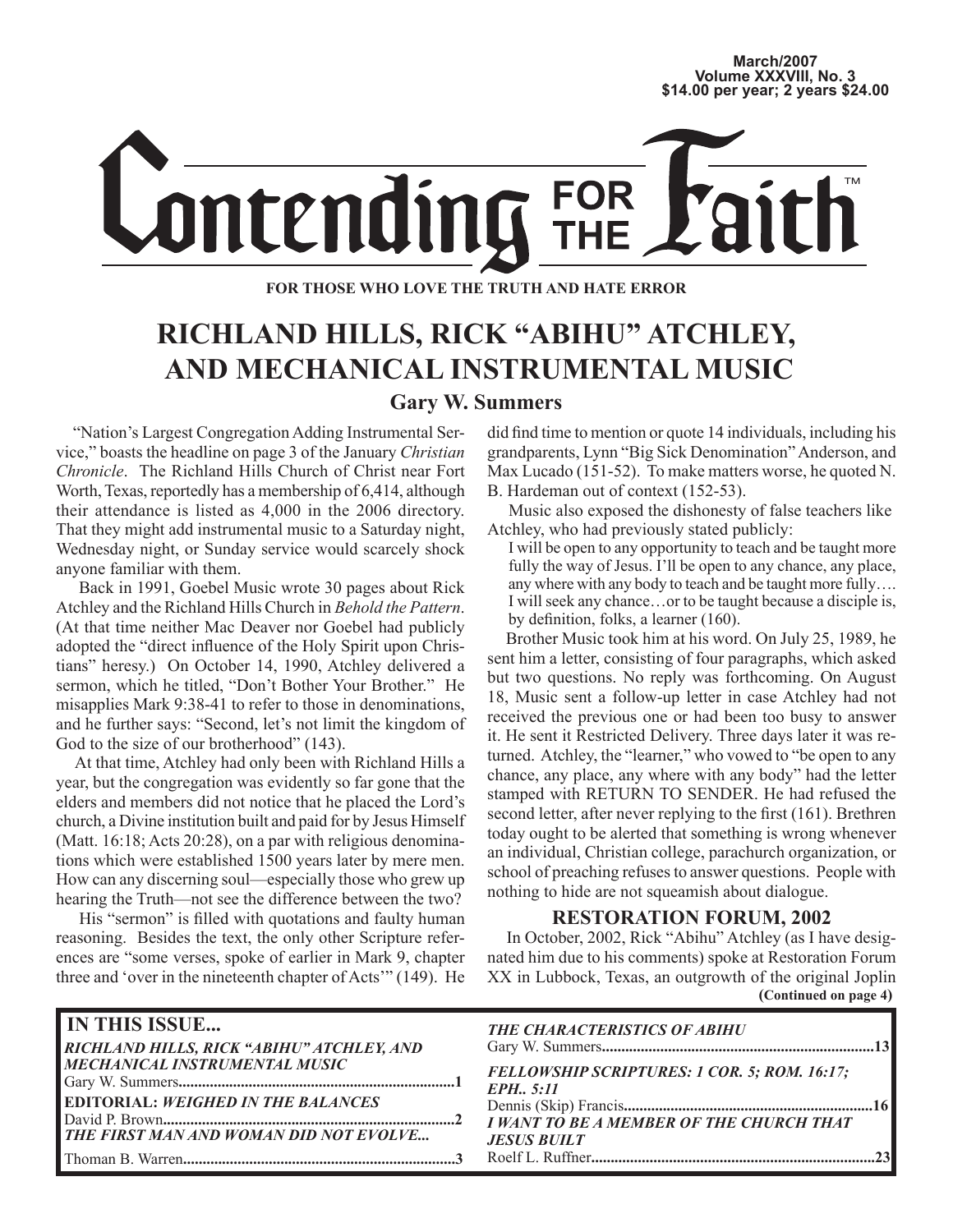

### **David P. Brown, Editor and Publisher jbrow@charter.net**

*COMMUNICATIONS received by CONTENDING FOR THE FAITH and/or its Editors are viewed as intended FOR PUBLICATION unless otherwise stated. Whereas we respect confidential information, so described, everything else sent to us we feel free to publish without further permission being necessary. Anything sent to us NOT for publication, please indicate this clearly when you write. Please address such letters directly to the Editor-in-Chief David P. Brown, P.O. Box 2357, Spring, Texas 77383. Telephone: (281) 350-5516.*

#### **SUBSCRIPTIONS RATES**

*Single Subscriptions: One Year, \$14.00; Two Years, \$24.00. Club Rate: Three One-Year Subscriptions, \$36; Five One-Year Subscriptions, \$58.00. Whole Congregation Rate: Any congregation entering each family of its entire membership with single copies being mailed directly to each home receives a \$3.00 discount off the Single Subscription Rate, i.e., such whole congregation subscriptions are payable in advance at the rate of \$11.00 per year per family address. Foreign Rate: One Year, \$30.*

#### **ADVERTISING POLICY & RATES**

*CONTENDING FOR THE FAITH was begun and continues to exist to defend the gospel (Philippians 1:7,17) and refute error (Jude 3). Therefore, we are interested in advertising only those things that are in harmony with what the Bible authorizes (Colossians 3:17). We will not knowingly advertise anything to the contrary. Hence, we reserve the right to refuse any offer to advertise in this paper.*

*All setups and layouts of advertisements will be done by CONTENDING FOR THE FAITH. A one-time setup and layout fee for each advertisement will be charged if such setup or layout is needful. Setup and layout fees are in addition to the cost of the space purchased for advertisement. No major changes will be made without customer approval.*

*All advertisements must be in our hands no later than two (2) months preceding the publishing of the issue of the journal in which you desire your advertisement to appear. To avoid being charged for the following month, ads must be canceled by the first of the month. We appreciate your understanding of and cooperation with our advertising policy.*

*MAIL ALL SUBSCRIPTIONS, ADVERTISEMENTS AND LETTERS TO THE EDITOR-IN-CHIEF, P. O. Box 2357, Spring, Texas 77383-2357. COST OF SPACE FOR ADS: Back page, \$300.00; full page, \$300.00; half page, \$175.00; quarter page, \$90.00; less than quarter page, \$18.00 per column-inch. CLASSIFIED ADS: \$2.00 per line per month. CHURCH DIREC-TORY ADS: \$30.00 per line per year. SETUP AND LAYOUT FEES: Full page, \$50.00; half page, \$35.00; anything under a half page, \$20.00.*

*CONTENDING FOR THE FAITH is published monthly. P. O. Box 2357, Spring, Texas 77383-2357 Telephone: (281) 350-5516.*

# *Editorial...* **Weighed in the Balances**

One of the marks of love is that it believes all things (1 Cor. 13:7). But in the previous verse Paul did not mean that we are to go contrary to evidence in order to believe anything. We are to believe the best about someone until we are compelled by the evidence to believe otherwise. This harmonizes with Paul's admonition to **"Prove all thing, hold fast that which is good"** (1 Thess. 5:21). To this teaching the apostle of love, John, added, **"Beloved, believe not every spirit, but try the spirits whether they are of God; because many false prophets are gone out into the world"** (1 John 4:1). Our Lord commended the Ephesian brethren because they could **"not bear them which are evil."** Thus, they tried some that claimed they were apostles and determined them to be liars (Rev. 2:2).

It is not unkind, unloving, harsh, and evil to test the claims of anyone, brethren in particular. It is not sinful to demand evidence that a thing is true to God's Word or not. Thus, Paul warned Timothy to **"Lay hands suddenly on no man..."** (1 Tim. 5:22). Enough time must pass in one's life for one to bear fruit (provide the adequate evidence) and thereby prove to others one's worthiness or the lack of it. It is by one's fruit that we are to know the genuineness or lack of it regarding a person, not solely by one's claims (See Matt. 7:20).

As to how much time must pass before we can determine the character of a person depends on the situation, circumstances, and the person. But whatever the case, we have no authority to accept people's claims without adequate evidence. Sometimes when all of the evidence is in, studied, and the conclusion made, we are greatly disappointed by the caliber of the fruit produced in such a person.

At times all of us have wondered about the genuineness of certain people, but without adequate evidence and/or credible witnesses we could not obey the preceding verses coupled with our Lord's admonition to **"Judge not according to the appearance, but judge righteous judgment"** (John 7:24). Thus, good brethren have given certain persons the benefit of the doubt, while at the same time not getting into any entangling alliances with them. If the evidence does become adequate in such cases, it may point out that a person is not what he or she ought to be or even what they claimed to be. We then must accept the loss—**"For Demas hath forsaken me, having loved this present world"** (2 Tim. 4:10**)**— "regroup," and move on in our service to God (Phil. 4:13). There are casualties of war in every conflict, and in the fight of faith it is no different.

—**David P. Brown, Editor**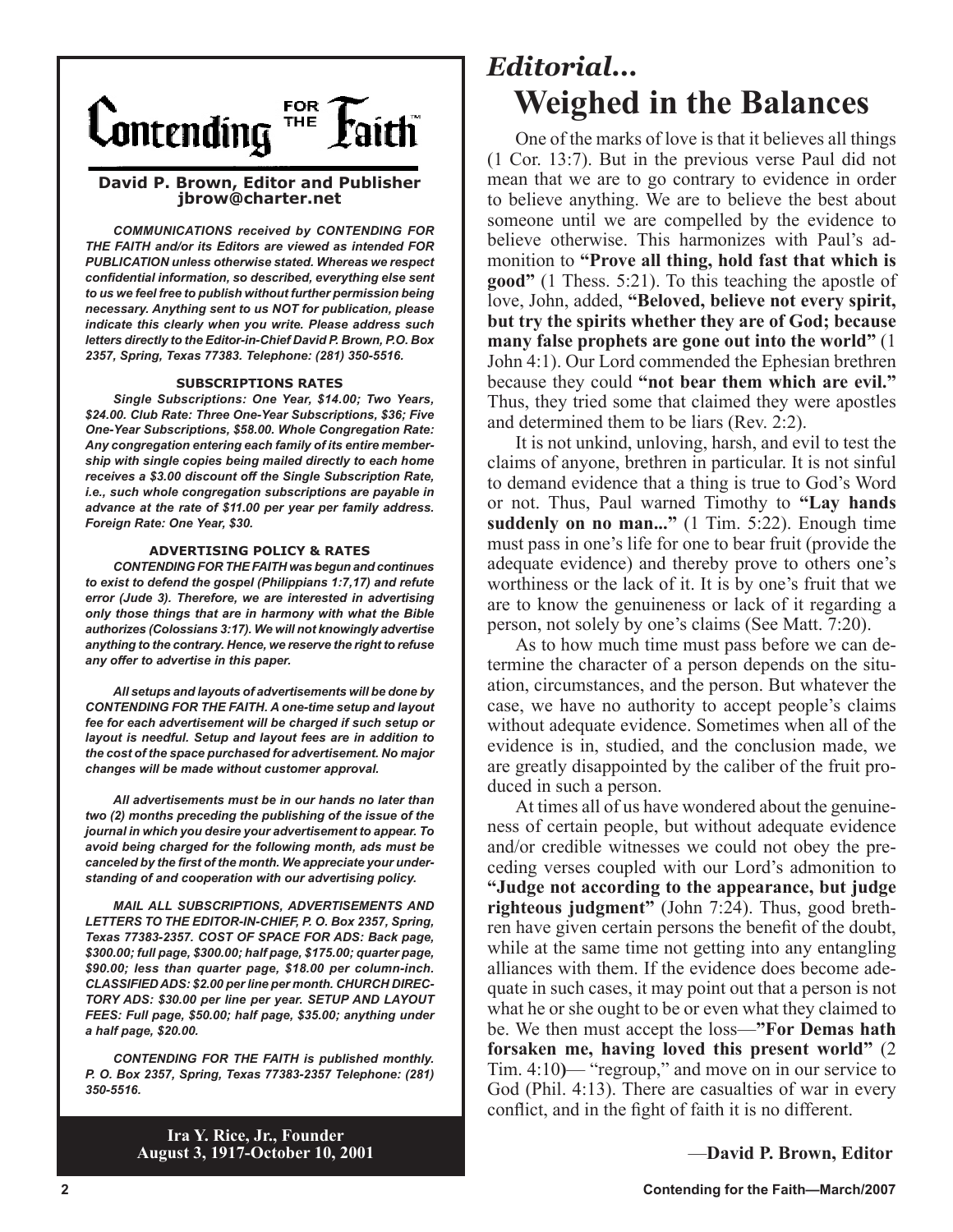### **Thomas B. Warren**

 There are two basic ways of completing the statement "Man and woman came into being as a result of. . . "Those two ways are: (1) "... the miraculous creative act of God" (the Biblical view) and  $(2)$  " . . . evolution" (the Humanist view). Point  $(1)$ means that God created man and woman full grown and, therefore, that man had no non-human ancestors. Point (2) (affirmed by atheistic Humanists) means that man came into being by some sort of changes from some lower (non-human) form of life and, ultimately, of non-living matter.

 These are the two basic answers. It cannot be the case that both the Humanist view and the Biblical view are true, and it cannot be that neither one of them is true. It must be that one of them is true and the other is false.

 Can we really know which one is true? We confidently affirm that we can. Since the Bible is the Word of God (this can be proved), then the Bible is infallible (God does not lie, Hebrews 6:18; Titus 1:2). Therefore, if the Bible gives the account of the origin of man, then by studying and properly interpreting the Bible, man can come to know the Truth about his own origin. It is of great significance to note that while the theory of evolution cannot be verified but can be falsified, the Biblical account of the origin of man can be verified and cannot be falsified. God Himself is eternal (having neither beginning nor end). The eternalness of God is noted in this stirring passage from the Bible. **"Lord, thou hast been our dwelling place in all generations. Before the mountains were brought forth, or thou hadst formed the earth and the world, even from everlasting to everlasting, thou art God"** (Psa. 90:1, 2). In contrast, the Bible begins with the precise statement which makes clear how everything, other than God, came into being (God himself did not come into being—He is self-existent). **"In the beginning God created the heavens and earth"** (Gen. 1:1). Further, the Bible says, **"for in six days the Lord made heaven and earth, the sea, and all that in them is, and rested the seventh day. Wherefore the Lord blessed the Sabbath day and hallowed it"** (Ex. 20:11).

**And God said, Let us make man in our image, after our likeness; and let them have dominion over the fish of the seas, and over the fowl of the air, and over the cattle** (livestock**), and over all the earth, and over every creeping thing that creeps upon the earth. So God created man in His own image, in the image of God He created him; male and female He created them** (Gen. 1:26-27).

**Thus the heavens and the earth were finished, and all the host of them. And on the seventh day God ended His work which He had made; and He rested on the seventh day from all His work which He had made** (Gen. 2:1).

 In accounting for the origin of man, the Bible says: **"And the Lord God formed man of the dust of the ground, and breathed into his nostrils the breath of life; and man became a living soul"** (Gen. 2:7).

In accounting for the origin of woman the same writer said:

**And Adam gave names to all cattle** (livestock), **and to the fowl of the air, and to every beast of the field; but for Adam there was not found a help meet** (suitable–Editor) **for him. And the Lord God caused a deep sleep to fall upon Adam, and he slept; and He took one of his ribs and closed up the flesh instead thereof. And the rib which the Lord God had taken from man made he a woman and brought her to the** 

**man. And Adam said, This is now bone of my bones, and flesh of my flesh; she shall be called Woman because she was taken out of Man** (Gen. 2:20-23).

 In the New Testament, the apostle John said: **"In the beginning was the Word, and the Word was with God, and the Word was God. The same was in the beginning with God. All things were made by Him; and without Him was not anything made that was made"** (John 1:1-3). Of this same matter, the apostle Paul said:

**For by Him all things were created, that are in heaven and that are in earth, visible and invisible, whether they be thrones or dominions or principalities or powers: all things were created by Him and for Him. And He is before all things, and by Him all things consist** (Col. 1:16-17).

The same writer declared, **"For Adam was first formed, then Eve"** (1 Tim. 2:13).

 From the above statements we learn that the Bible claims that: (1) God is eternal; (2) God is the creator of the universe; (3) the world was created through/by Jesus Christ; (4) God created the first man and the first woman (and, therefore, rules out the theory that man evolved by any process of evolution from some lower–non-human–form of life); and (5) Adam and Eve were the first human pair. Humanists (incorrectly) deny all of this.

 The entire Bible is the Word of God. It is therefore just as accurate in giving the account of the origin of man as it is in giving an account of the saving work of Jesus Christ. In fact, Jesus Himself endorsed the historicity of the Genesis record of the origin of man (Matt. 19:3-12). In fact, all writers of the Bible, when they touch upon the subject, regard the Genesis record of the origin of man as true.

 We plead with every reader to recognize the great importance of this topic. Without any doubt it is the case that not only the welfare of our nation but of the eternal salvation of ourselves and of our children is at stake in this matter.

 We seek to lead men to see: (1) that Jesus Christ is the Son of God, (2) that to be saved men must both believe in and obey Him, (3) that the Bible is the inspired, authoritative Word of God and (4) that to be pleasing to God, we must accept what the Bible teaches about the origin of man.

 There is no philosophic or scientific truth which anyone must deny in order to hold to this position. On the other hand, the theory of evolution is just that: a theory, and a false theory at that. We confidently affirm (1) that the theory of the evolution of human beings has not been proved to be true and (2) that no one knows that the theory of evolution of human beings is true. We further confidently affirm (1) that the creation of the first human being by God can be a matter of knowledge (and is for many people) and (2) that we know that the first human being on earth did not evolve but was created by Almighty God. We hold that relevant evidence points not to the view that the theory of evolution is true, but to the view that the Biblical one is the true account of the origin of man. We are committed to the Biblical account of that origin because we are sure that the evidence warrants such commitment. We are just as firmly convinced—because we know that God created the first human pair—that the Humanist view of the origin of human beings is false (Golden Gems).

#### **—Deceased**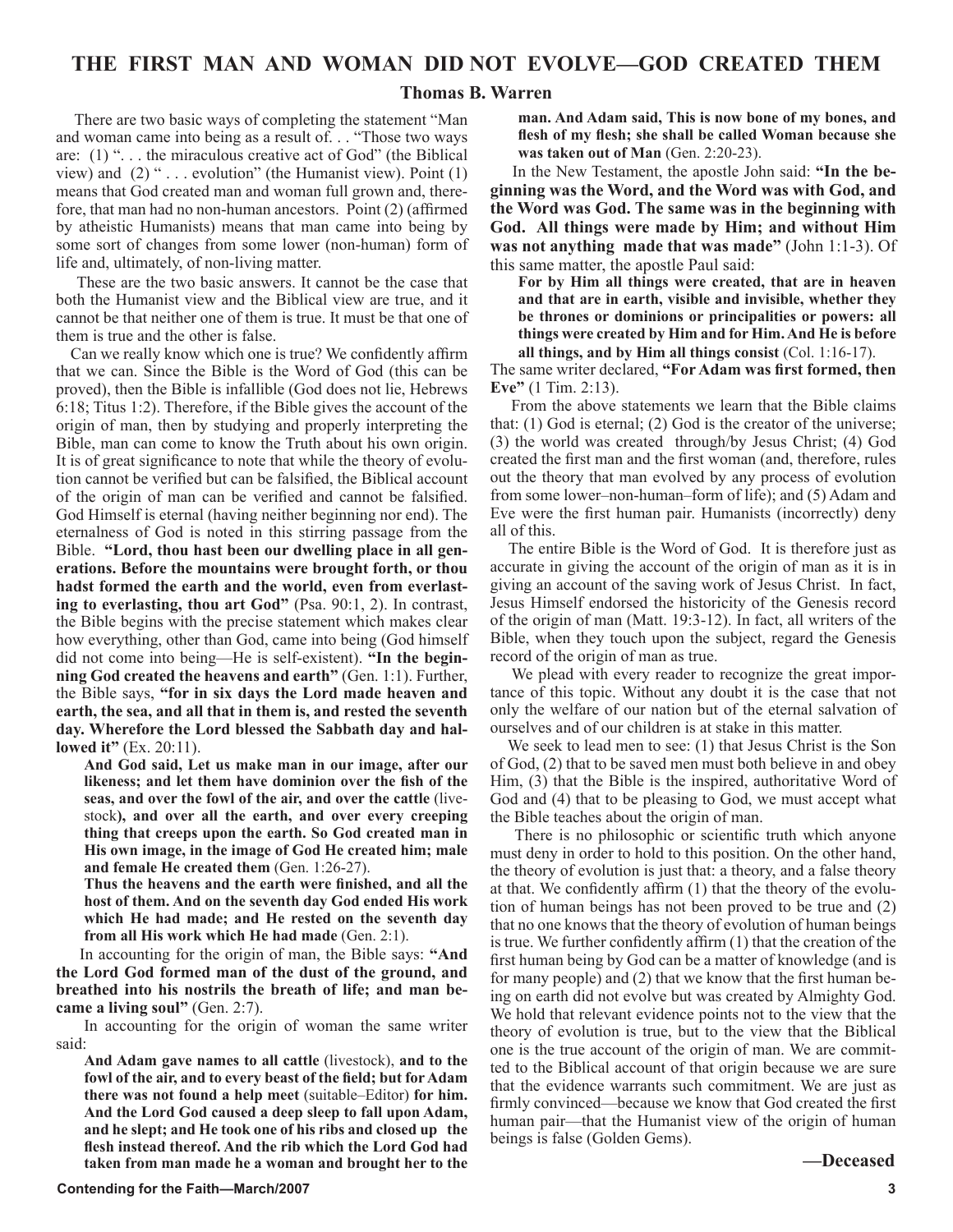### **(Continued from page 1)**

Unity Summit of 1984. Among other things, he said:

What are you going to wind up with if you follow Jesus? You are going to wind up with a cross on your back, aren't you? Let me just imagine—I don't think anybody with a cross on their back, about to die, fussed about a piano (much laughter). Did they? That's not what you talk about when you are on your way to be crucified. When you and I die to self, we can be of the same mind, even when we are not of the same opinion. I think it is a crucial matter we need to get across. Be of the same mind with one another.

 My observations concerning such gibberish were written in May of 2003 but not published in *Spiritual Perspectives* until November 2nd of that year:

The fact is that Jesus spoke about the Father seeking true worship (John 4:23-24). True worship does not fall into the category of opinion. After thinking about such derogatory comments, can the reader not imagine Rick Abihu Atchley telling Jehovah that offering a different fire than what He had specified is not an important consideration (Lev. 10:1-2)? When King Uzziah decided that, instead of the priests, he could burn incense, God struck him with leprosy immediately, and he was a leper until the day of his death (2 Chron. 26:16-21). Atchley says correct worship is not important, but God says it is. Whom should we believe?

Anyone with a cross on his back should be reminded constantly that it is not what he thinks that is important—but rather what God commands. We should be so concerned about pleasing Him that we would never want to do anything that is questionable or that lacks Biblical authority (Col. 3:17). Where is the New Testament passage that authorizes instruments of music in our worship? No one can cite a commandment for its being added to our singing. No one can provide a single example of Jesus, the apostles, or the church using it in the entire New Testament. No verse implies that it ought to be used. Where does the authority come from to include it? It is nothing but "will worship" (KJV) ("self-imposed religion," NKJV), which simply means: "We will use it because we like to use it." Atchley's vision is misapplied: we have no pianos upon our backs while we carry the cross; those who have brought them into their worship without God's authority or approval are the ones bearing that burden.

 But Atchley was far from finished in that Forum. He also vowed: "I figure I've got about twenty, twenty-five years of preaching left. I'm not going to spend them pushing brothers and sisters away. And in my lifetime, brothers and sisters, the walls between our heritage can come down."

 He acts as though those who disagree with his approach are pushing people away. The fact is that those who introduced instrumental music into the worship are the ones who pushed us away. If they would give up what they cannot justify, we would be delighted.

 An Open Forum followed this session, and Atchley defiantly challenged:

So what it's going to take from our side is some churches and some leaders and some preachers to stand up and say, "Folks, we're not trying to make you worship and violate your conscience. We're not trying to bring in pianos. We're sayin', FLAT OUT, it ain't wrong. You shouldn't believe its(sic) wrong—because, if you do, you haven't preached the gospel well here."

 What could be plainer? So far as Atchley is concerned, instrumental music "ain't wrong." Many of us are, therefore, scarcely surprised that Richland Hills, under Atchley's razorsharp ability to comprehend and explicate the Scriptures, would bring in the instrument (despite the affirmation: "We're not trying to bring in pianos").

### **THE PLAN ANNOUNCED ON DECEMBER 3, 2006**

 The *Christian Chronicle* article reports that Richland Hills "has decided to add an instrumental worship assembly with communion on Saturday nights" (3). One of the elders described the response as overall "extremely positive." What a surprise! After seventeen years (1989-2006) of Atchley's "preaching," they could probably introduce Hindu chants on Friday night and have 1,000 people show up.

 Atchley assured the church that this decision was not a hasty one: "This has been part of about a three-year journey that the leadership has been on" (3). In other words, they started moving this direction shortly after Atchley spoke at Lubbock. Of course, whether it was three years or three days is irrelevant; apostasy is apostasy no matter how much time was involved.

 The following information is not hearsay. The three videos of what was taught at Richland Hills are available at www.rhchurch.org, and anyone can watch them. Because it is a video and not a tape recording, some of the quotes may not be precise; those with quotation marks around them, however, are.

The December  $3<sup>rd</sup>$  class was introduced by an elder, who said he knew all the elders that Richland Hills ever had in its fifty year history and that they were all honorable men of God. He asserted that Rick Atchley was a man of sincerity and wisdom (even though he could not answer two questions posed to him by Goebel Music). He said that Rick cares about the Bible and what it says. "He never steps outside the authority of the Scriptures." We have already seen enough of Atchley's comments to know better than that.

 When Rick began to speak, he emphasized how that he and the elders had studied, prayed, and fasted over this decision, which apparently means that it must be correct. In his first lesson on their decision, he chose to deal with the either/or versus the both/and principle and then discuss underlying fears.

### **JOHN WOODEN, AUTHORITY**

 He began by quoting John Wooden's devotional thoughts which he wrote at the age of 92. The former UCLA coach gave examples of the idea that there is no progress without change, which constitutes enough authority for Rick and Richland Hills to make the adjustments they had proposed.

 Next he explained the difference between either/or issues versus both/and ones. "Was Jesus human or Divine?" presents a false dichotomy since He was both while on the earth. "Is God sovereign, or does man have free will?" is another one in which both alternatives are true. He did recognize that some either/or alternatives are legitimate, such as "Will you serve God or mammon?"

 Atchley placed a cappella singing and singing with instruments in the both/and category, but never once explained why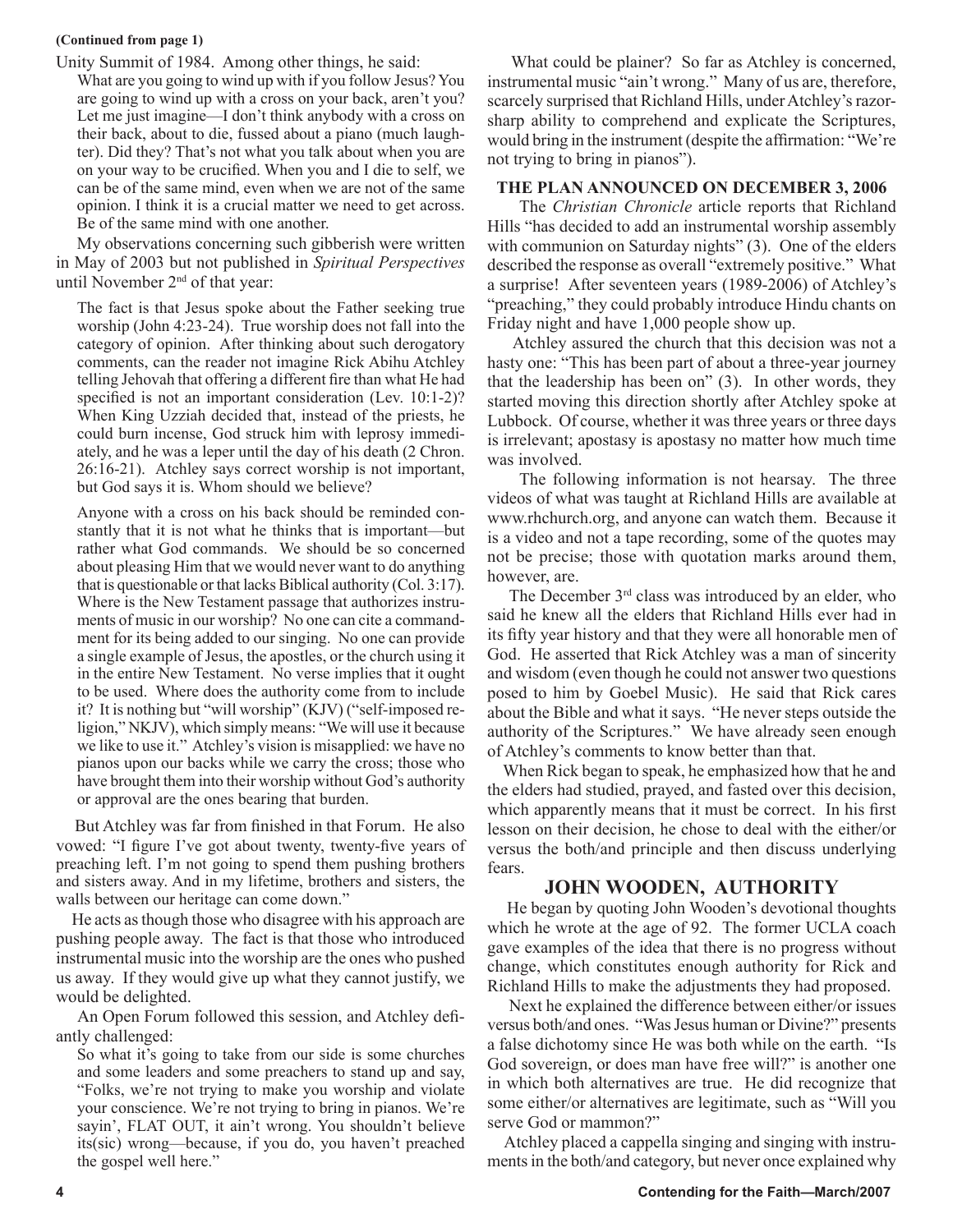they fail to be diametrically opposed. He next gave a brief summary of his own history, explaining that he had been reared in an anti-instrumental music church. (He now claims to be pro a cappella.) When he was in the student senate at Abilene Christian University, he voted against "Christian" artists coming there to perform. But now he thinks that brethren must accept that it is valid for others to use musical instruments even if we prefer to sing a cappella. In other words, he has made the issue one of preference—not one of Biblical authority.

 He made it clear that the leadership at Richland Hills has no intention of forcing instrumental music upon anyone; all will be free to sing a cappella just as they have for years. But Richland Hills must become a both/and church, where people have choices. How absolutely generous and tolerant to a fault!

 He finally arrived at a passage of Scripture—Acts 15. He does a *credible* job of explaining the context of the problem and an *incredible* job of applying the passage. The Jews had for centuries observed circumcision; some were requiring Gentiles to be circumcised and keep other parts of the Law of Moses. Many Jewish Christians insisted that circumcision was an either/or proposition: either a convert had to be circumcised or he could not be fellowshipped. The apostles and elders made it a both/and situation. The Jews could continue to practice circumcision, as they always had, and the Gentiles would be free not to do so. In Atchley's mind (and the elders who gave him full endorsement), this situation is parallel to using instrumental music or not doing so.

 What Rick failed to do is to show why the two are parallel. In fact, they are not. The Jewish Christians were born under one covenant and obeyed the gospel under another one. The Christian system has been in effect for nearly 2,000 years, and instrumental music has never been accepted by the church or authorized by God. The two situations are not parallel at all! In the Old Testament, the stranger and the servant could not partake of the Passover unless they were first circumcised (Ex. 12:44, 48). Strangers who chose to live in the land had to abide by the same law as Israel (Ex. 12:49). **"You shall have the same law for the stranger and for one from your own country; for I am the Lord your God"** (Lev. 24:22). God never allowed a both/and view of His Law, while it was in force. It is only after that law had been nailed to the cross and an entirely new covenant put into effect that circumcision became a matter of option.

Atchley concludes by saying: "The simple and wrong solution is to make a law and say everyone must live according to this law." The Jewish Christians were doing that very thing. But those of us opposed to instrumental music have not made a law; we have simply observed that nothing in the New Testament authorizes its use. Again, no parallel exists.

### **FOUR PRINCIPLES**

 Atchley tried to apply to the situation at Richland Hills four principles from this study of Acts 15.

1."There was clear and respectful communication" in resolving the Acts 15 problem. No name calling was in evidence; such indicates a weak position. Has he forgotten that

Jesus called the Pharisees "serpents" and a "brood of vipers" (Matt. 23:23)? (We refer to Atchley by the name of *Abihu* because he does not respect the authority of the Scriptures, just as Nadab and Abihu did not.) He adds that giving leaders respect in the New Testament was non-negotiable. They were inspired men, unlike the Richland Hills elders, but even so Paul was so respected in Corinth that he had to defend his apostleship to the very ones he converted (2 Cor. 10-13). Diotrephes railed against the apostle John!

2."The believers listened with an open mind." They did on this occasion. Atchley praises more than once the Richland Hills church members for their maturity and open-mindedness. What that means is that they do not oppose unscriptural innovations because they have heard his skewed preaching for 17 years.

3."They turned to the Word of God for confirmation," which refers to James' citing of Amos 9:11-12. Rick commends them for looking at an old text in a new way (what does that portend?).

4."They were more committed to their mission than to their heritage." The Jews, of course had a 2,000 year heritage. So do Christians, and it begins with the teachings of Jesus and His apostles. Unlike the Jews, however, our covenant will not be changed while the earth stands. Atchley, however, thinks we are tied to the 19<sup>th</sup> century restoration movement, which is false. Our only tie to them is with their plea to go back to the New Testament for our authority in worship, service, and in our teaching concerning salvation. Who dares to find fault with that idea?

At the end of Rick Atchley's speech on December 3<sup>rd</sup> of last year, available on the Richland Hills website, he gave seven reasons why members of the congregation might fear adding a worship assembly on Saturday that served communion and involved the use of instrumental music. Let us observe what is mentioned and what is not mentioned.

 Prefacing the remarks was the assertion that most of "our" churches don't see the practice of using instrumental music as a salvation issue. Of course, such a statement immediately tells us who he fellowships—"preachers" and churches that are as liberal and apostate as he and Richland Hills are. Flavil Yeakley of Harding University declared at the 2004 Spiritual Growth Workshop in Orlando that in his opinion instrumental music was not a salvation issue. Brethren might be surprised to find out just how many professors at "our" universities and how many local preachers actually agree with Atchley.

 He went on to assert that only a small minority loves our heritage more than our mission, meaning that they are tied more to the thinking of the  $19<sup>th</sup>$  century than to the mission Jesus gave us in the Bible. Now there is an example of a false either/or statement. He further contends that most brethren have no theological problem with instrumental music. We just avoid using it because we are content for the church to stagnate and decline. Oh, sure, that makes sense. Everyone knows that preachers become ecstatic at the prospect of stagnation. Yes, sirree! Our goals for the new year are to see if we can achieve a 7% decline. Our ultimate goal must be to become extinct!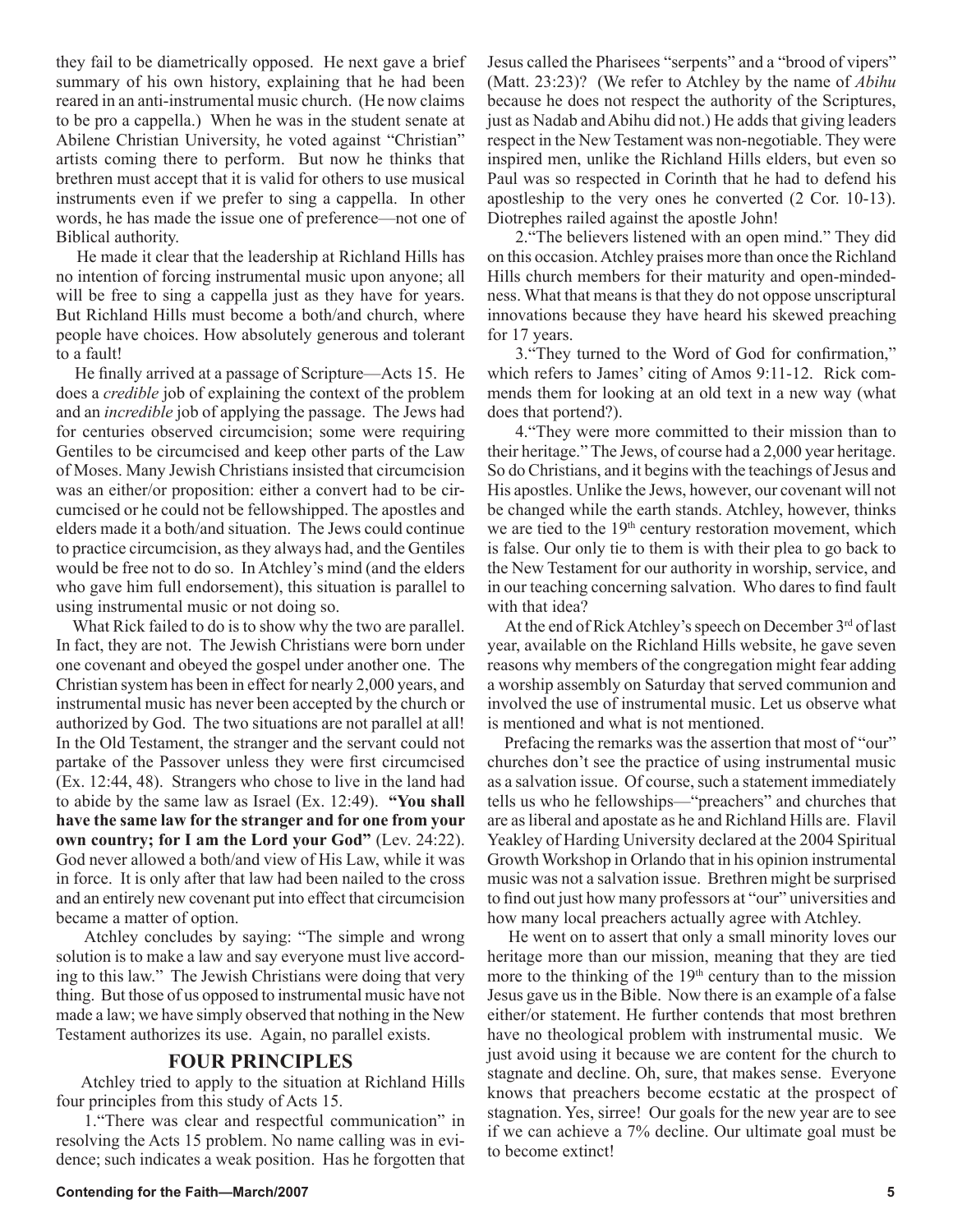Rick, the sensitive conscience of the brotherhood, is one of the few that sees the future clearly. The only way to save the church is by adding instrumental music. Is he unaware that those who added the instrument 100 years ago have declined? It is not a savior.

### **THE SEVEN FEARS**

 According to Atchley, seven fears prevent us from using instrumental music in connection with worship.

1. "Loss of the beauty of the a cappella tradition." He added that four-part harmony is already on the way out with young people. The fact is, however, that members of the church do not fear losing any *tradition* unless it is one established by Jesus and the apostles. **"Therefore, brethren, stand fast and hold the traditions which you were taught, whether by word or our epistle"** (2 Thess. 2:15). We are the ones who oppose the traditions of men, as Jesus did (Matt. 15:1-9), or has Atchley forgotten that fact in his haste to unite with others? We did not obtain either our doctrine or our worship from our spiritual forefathers in the 19<sup>th</sup> century. Our teachings come from the New Testament. Since instruments of music are not to be found there, by the way, does not that make its use a tradition begun by men?

2. "Instrumental music will discourage congregational singing." Atchley affirmed that people do sing with the instrument. Well, sure they do, but those of us who have come out of denominations know that the instruments frequently drown out the singing. Anyway, he has made this complaint a matter of personal preference rather than a Scriptural objection.

3. "Use of instrumental music will encourage the performance aspect of worship." Atchley's response is that an abuse of a principle does not invalidate the principle. If the principle were a valid one to start with, he would be right, but it is not.

4. "Family conflict." In other words, some families might be divided if instruments are introduced. He agreed that such might occur and gave himself as a personal example. When he had been at Richland Hills only a short time, his parents came for a visit (from Chicago). The fifth and sixth graders sang about the birth of Jesus in the assembly (which shows how sound the congregation was 17 years ago). His dad disapproved and told him so. They did not speak for about five months. Atchley was scheduled to speak in the Chicago area and called his mother to see if they wanted him to stop by. They did. His dad apologized to him. "I have read the entire Bible, and there is nothing that says one group cannot sing to another group. There is nothing that says instrumental music is wrong, either." Apparently, Rick's father overlooked Colossians 3:17, just as Rick has, although he must have heard it a hundred times from those anti-instrumental music preachers when he was growing up.

5. "Loss of Richland Hills' members to other churches." He countered by saying that not using instruments has already cost them members. He added: "We have already lost way too many over a question way too unimportant." Imagine that! Correct worship is way too unimportant a question! Jesus must have been mistaken when He said: **"God is Spirit, and those who worship Him must worship in spirit and**  **truth"** (John 4:24). Brethren 100 years ago thought it was so important that they split over the question. If only Rick had been there to tell them it was unimportant! Maybe we should all quit reading the Bible and just let Atchley tell us what is important and what is not, since he apparently knows. It is so time-consuming to study the Bible anyway; we could all watch more movies or play more video games and just trust Rick to keep us informed—not.

6. "Loss of influence among other churches of Christ." Members of Richland Hills need not really concern themselves with this one. Faithful brethren began counting them as apostate years ago.

7. "Some fear the loss of brotherhood identity." Again, faithful congregations do not identify with Richland Hills anyway. Atchley added: "If our identity is in the wrong place, it needs to be lost." He is actually right on this principle, although wrong on the application. Brethren have for centuries said that, if we are wrong on our handling of the Scriptures, we must be willing to change.

 What is missing with the seven fears Atchley addressed? He obviously did not expect anyone to worry that **they would be engaging in false worship**. The first and main fear that brethren should have is that we are allowing something that is not Biblical to be introduced into worship. Why was that fear not considered? Will no one at Richland Hills ask, "Where does the New Testament authorize us to add instruments of music to the worship?" (Col. 3:17) The congregation did not ask that question when they instituted children's choirs, praise teams, special servants (translate "deaconesses"). Why should they ask for authority now? The leadership may give lip service to the Bible, but they do not follow its most important principle.

### **ATCHLEY'S DEFENSE OF MECHANICAL INSTRUMENTAL MUSIC**

On December 10<sup>th</sup> an elder introduced Atchley and said of him: "I have never found his equal in his respect for the Word of God…." One wonders if he ever heard Guy N. Woods, Gus Nichols, Foy Wallace, Jr., G. K. Wallace, Thomas Warren, or hundreds of other preachers who actually do respect the Word of God. He affirmed that Rick did his homework, and he is partly right. Rick did an excellent job of presenting every argument that the Christian Church has used over the centuries. What he failed to do was to represent fairly those who oppose the instrument for Biblical reasons. At least twice he used weak arguments to make it look as though our position rests upon flimsy grounds. When he did get around to making our case for us, he gave no proof for his first rebuttal and seriously misrepresented the second point. He did not even reference the most compelling arguments that we have made in debates, although he assured everyone that he had read everything there was to read. Since he is so knowledgeable and so sincere in his position, he will surely want to debate this issue publicly in the Richland Hills church building where someone could fairly represent an opposing view.

 Another preliminary statement included that he was getting overwhelmingly positive feedback from brethren all over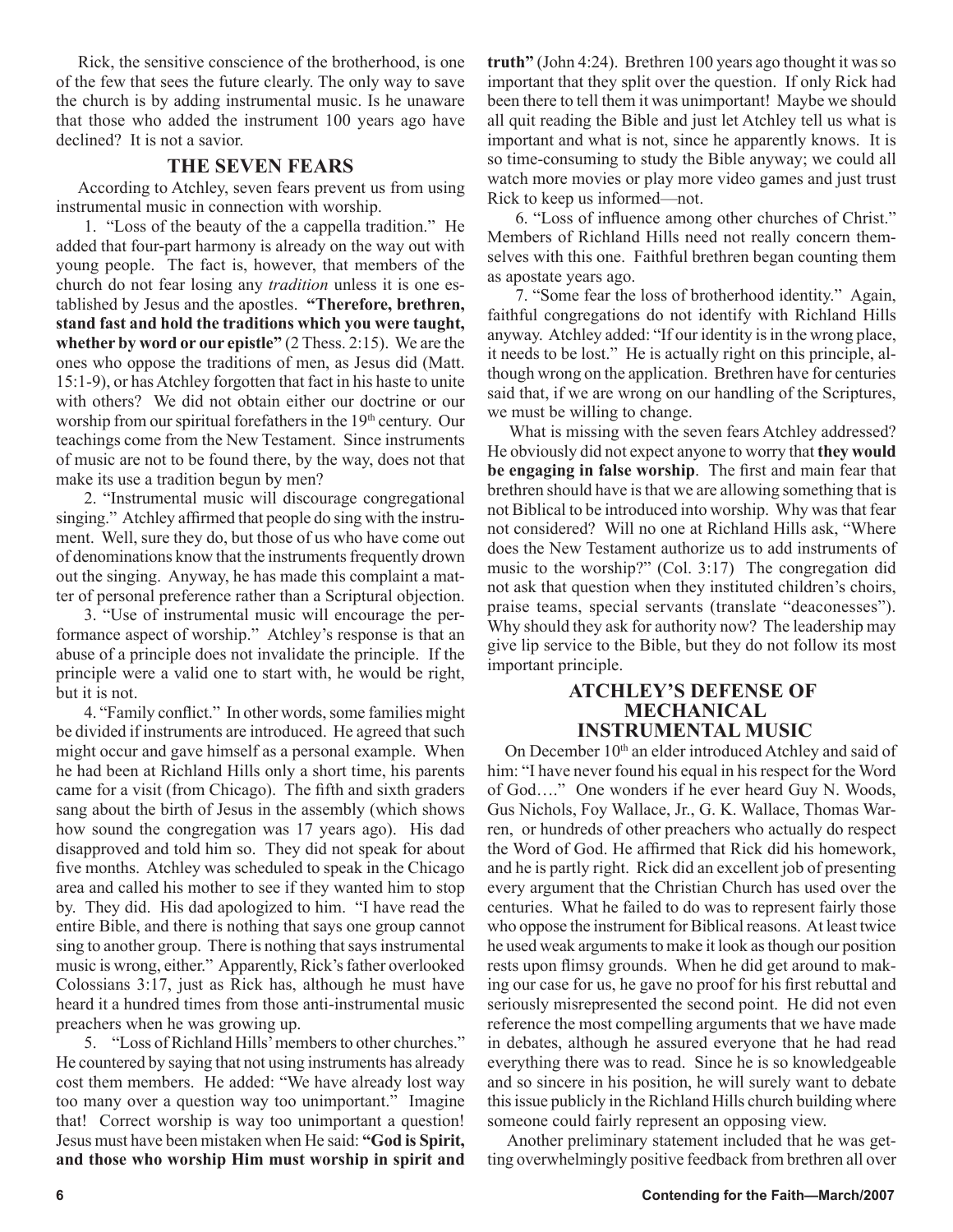the country. We do not doubt that, since so many churches have grown liberal over the years. Of course, the approval of men means little.

 He actually claimed that he had known he was going to preach this sermon some day for at least ten years. The Holy Spirit told him during one of his sermons that it was wrong to let people think that the use of instrumental music was wrong when it was not wrong. "I knew then the day would come when I'd have to preach this lesson." Luckily, the Holy Spirit must not have been in a hurry to get this message out and has been patiently waiting more than a decade.

 Atchley asserted that "almost no one reading the Bible for the first time would ever conclude that instrumental praise was unacceptable to God." Even if this allegation was true, what would it prove? Many Baptists have been reading Acts for 40 years, and they still have not figured out that the purpose of baptism is to obtain the forgiveness of sins. Why might he be correct, however? We live in a culture that accepts its use in worship. Most "churches" use it; one can listen to "Christian" radio stations; gospel "music" has become a big business. Tapes, CDs, and concerts are constantly being promoted. Most have grown up in this culture associating singing with instrumental music and would probably associate the two in worship as well.

 But what about someone reading the Scriptures in the first 1200 to 1500 years after the church was established? It is equally likely that they would *not* have associated instruments of music with singing in worship. The question is, however, not what are we familiar with in our culture, but what does the Bible teach?

### **THE OLD TESTAMENT**

 Atchley cites several Old Testament reasons that convince him that instruments of music are acceptable to God. The first is: "God did not just allow instrumental music; he commanded it." 2 Chronicles 29:25 does so state that their use was commanded by the Lord. He also referred to 2 Chronicles 5:13, which informs us that, **"When the trumpeters and singers were as one, to make one sound to be heard in praising and thanking the Lord…that the house, the house of the Lord was filled with a cloud."** Yes, such a description demonstrates that God was pleased by what was done (see also 2 Chron. 7:6). Atchley went on to claim that the Old Testament lists twenty different instruments that can be used in praising the Lord.

 He further stated that instruments were used as part of the worship (Ps. 33:1-3; 92:1-3; 150:1-6). This point is likewise true; God was praised with these instruments. But Atchley made a terrific blunder when he said, "These were not just an aid," as though the "aid" notion comes from us. Actually, that is part of the argument that "instrumental" brethren have made over the years—that musical instruments are not an addition but rather just an *aid* to singing.

 So where is Atchley going with these two observations? His first point is: Christians are commanded to sing psalms in the New Testament that we are forbidden to practice (such as "praise the Lord with the harp"). Perhaps the Lord gives us too much credit; He might simply assume that we would have the good sense not to sing things that were not pertinent to our covenant. For example, David talks about wounding his enemies so that they were not able to rise and beating them as fine as dust before the wind (Ps. 18:37-42). Would we want to sing about that? Would it be appropriate to sing: **"O, that the salvation of Israel would come out of Zion!"**  (Ps. 53:6)? Would the following passages be appropriate for us to sing?

**You make us a reproach to our neighbors, a scorn and derision to those around us. You make us a byword among the nations, a shaking of the head among the peoples** (Ps. 44:13-14).

**Lord, why do You cast off my soul? Why do You hide Your face from me?** (Ps. 88:14).

**Your fierce wrath has gone over me; your terrors cut me off. They come around me all day long like water; they engulfed me altogether. Loved one and friend You have put far from me, and my acquaintances into darkness** (Ps. 88:16-18).

 Many fine songs come from the psalms, and we do sing them. This writer borrowed the words of Psalm 92:1-2 for a song but did not use verse 3 which speaks of using musical instruments. The reason is that their inclusion would not be appropriate for our age. God gave us the ability to discern what would be pertinent or improper to use from the psalms.

 An appeal was made to Psalm 81:1-5 for God accepting instrumental music before the Law of Moses; he must have really searched hard to find that one; one could simply point to Miriam in Exodus 15:20. The context of Psalm 81 is the exodus out of Egypt. God also taught them about the Sabbath day before it was given at Sinai (Ex. 16:23). What do these verses prove? Polygamy was practiced prior to the law and under the law. Animal sacrifices were practiced prior to the law and under the law. The only question is, "What does God require in the Christian age?"

 Atchley waxes passionate. God was pleased with incense under the law. Is there any hint that God is anything but pleased by incense in the entire Bible? Will they be adding that to Richland Hills worship assemblies next? These types of statements are nicely framed to slant matters in the way Rick can get the most mileage out of them.

 The final argument from the Old Testament is that messianic prophecies indicated that instrumental music would continue in the New Testament. To establish this claim, he quoted Psalm 45:6-7 and pointed out that the passage is quoted in Hebrews 1:8-9. Then he dropped the bombshell: Psalm 45:8 says: **"All your robes are fragrant with myrrh and aloes and cassia; from palaces adorned with ivory the music of the strings makes you glad"** (NIV). One will not find his rendering in the KJV or the NKJV, but it does occur in the NIV (which Rick loves to use) and other translations. The idea is that, since verses 6 and 7 are quoted, verse 8 should be applied to Christian worship also, even though it was not quoted. Well, verse 9 says: **"Daughters and kings are among your honored women; at your right hand is**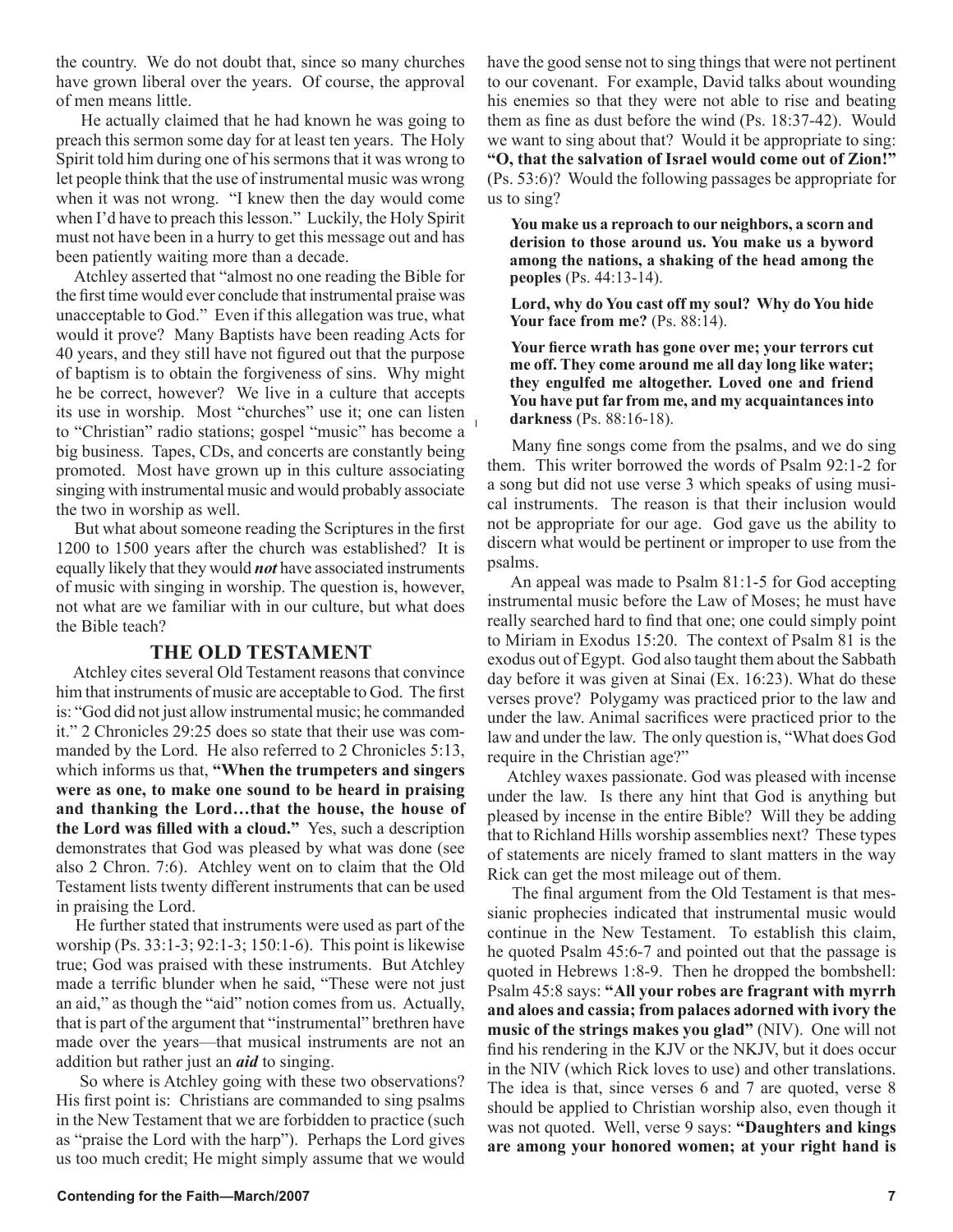**the royal bride in gold Ophir"** (NIV). Oops! Maybe the Hebrews writer did not quote verses 8-9 for a good reason; that part of the prophecy does not apply. So much for Atchley's "respect for the Word of God"!

 After this piece of razzle-dazzle, Rick finds another passage, Romans 15:8-9, which quote is from Psalm 18:49, although he preferred to think it was Psalm 57:7-9. Even the NIV, which he uses, has a reference to 2 Samuel 22:50 and Psalm 18:49. Why the preference for Psalm 57:7-9? Verse 8 mentions the lute and the harp. The word translated "praise" is from *zamar*, and it refers to playing an instrument. But that word is not quoted. The word translated "sing" is quoted. It is obvious that Rick has worked hard to get instruments of music into the New Testament from the Old, but he has failed because he has no clear argument.

 Never once did he mention that Christians are not under the Old Covenant or passages such as Hebrews 8:6-7 or Colossians 2:12-14. Presumably, he knows the difference; he might, however, have said so.

 The New Testament is the only document that can authorize what Christians ought to practice in worship (Col. 3:17; cf. John 12:48). Anyone who has ever seriously read the New Testament knows that no musical instruments are ever said to accompany Jesus or the apostles in their singing. No church ever incorporated their use. The Holy Spirit certainly gave no command to play them; neither will the earnest Bible student find any Scriptures that imply that they should or might be part of the sincere worship of Christians. But Rick Atchley of the Richland Hills church finds proof in numerous texts—or so he thinks. Someone (in fact, everyone) needs to carefully scrutinize his "arguments," which bear no resemblance to anything logical.

### **FIVE REASONS FOR ACCEPTING MECHANICAL INSTRUMENTAL PRAISE**

1. "Jesus never deals with the issue. The anti-instrumental advocates must speak where Jesus never did. You would think He would if this was worth splitting His church over." If Christians oppose abortion, rape, or homosexuality, are they speaking where the Lord never did? Jesus used the Greek word *porneia*, which includes homosexuality, but He did not use the specific Greek word for that sin. Should we argue, therefore, that these things must be unimportant? Did the Lord say, "Don't sprinkle people in place of baptism"? For that reason we operate by **what we have authority to do**; we do not look for a *specific denunciation* of a practice.

Anything not authorized by direct statement, example, or implied by a valid principle is worth splitting the church over. Perhaps if some brethren in the early church would have opposed choosing one bishop as head of a congregation, the manmade structure of the Roman Catholic Church might not have emerged. No one knows what might result from an unopposed error (such as voting on whether or not to reaffirm elders).

Besides, our friend "Abihu" has things backward. Perhaps he ought to answer this question. When congregations are not using instruments, and brethren (lacking Biblical authority) have determined to introduce them, who causes the split?

Atchley argues that music (*symphanos*) was being played in honor of the return of the prodigal son and that, therefore, anti-instrumental people would have a hard time arguing against instrumental praise. Is there some reason Rick does not cite the passage (Luke 15:25)? The older son heard music **and** dancing. No one called an impromptu worship assembly; the household was celebrating. Why is it that the elders at Richland Hills do not see this kind of error as loose handling of the Scriptures?

Jesus taught regularly in the temple in the presence of instrumental praise, Atchley observes, yet He only cast out the moneychangers—not the musicians. Catchy, huh? If musicians were playing music while Jesus was present, it is not mentioned. Furthermore, their doing so would not have violated the Law of Moses. Making money off of religion, however, was despicable; Jesus expressed His displeasure. Although Atchley later castigates brethren for arguing from silence, he does it himself—and incorrectly at that. Nothing he said here relates to the issue; he gave no valid argument.

2. "Instrumental music is a non-issue in the book of Acts." Right—brethren never used it. Rick makes another argument from silence, however, claiming that the disciples met daily in the temple courts; so they must have been able to worship in spirit and in truth in the presence of instrumental music. One wonders if those temple musicians ever got a break from blowing their trumpets and strumming their harps. Was the place ever quiet? Atchley assumes what he cannot prove.

He adds that nowhere in the New Testament is congregational singing specifically authorized. So, he laments having a lack of Bible authority when it suits his purpose! Later he will take issue with the need for authority. The fact is, however, that congregational singing is one way of following what Ephesians 5:19 and Colossians 3:16 teach.

3. "New Testament commands to sing neither prescribe nor prohibit instrumental music." He cites the two Scriptures mentioned above, along with James 5:13. Atchley affirmed repeatedly, as if attempting to convince himself, that these verses speak to the individual and that the corporate setting is not in the context of any of the verses. They are all dealing with daily living. Really? Exactly how is it that one brother is to sing to another if he is alone? He has a point on James 5:13, but the other two involve others [*The context of James 5:13 proves, with all other things being Scripturally equal, that wherever a Christian is he/she has the auhority (Col. 3:17) from God to sing. The context of this verse has nothing to do with Christians singing in an assembly convened for worship.*—**Editor**]

"The only verse dealing with singing in the assembly is 1 Corinthians 14:15, and that brother sang a solo," which antiinstrumental brethren forbid, Atchley avers. This verse does not authorize solos; in the first-century church brethren had various miraculous gifts as it pertained to the revelation of the Word. Some spoke in another language (not commonly known by those present); some prayed in a different language, and some sang the message. No one is exercising such gifts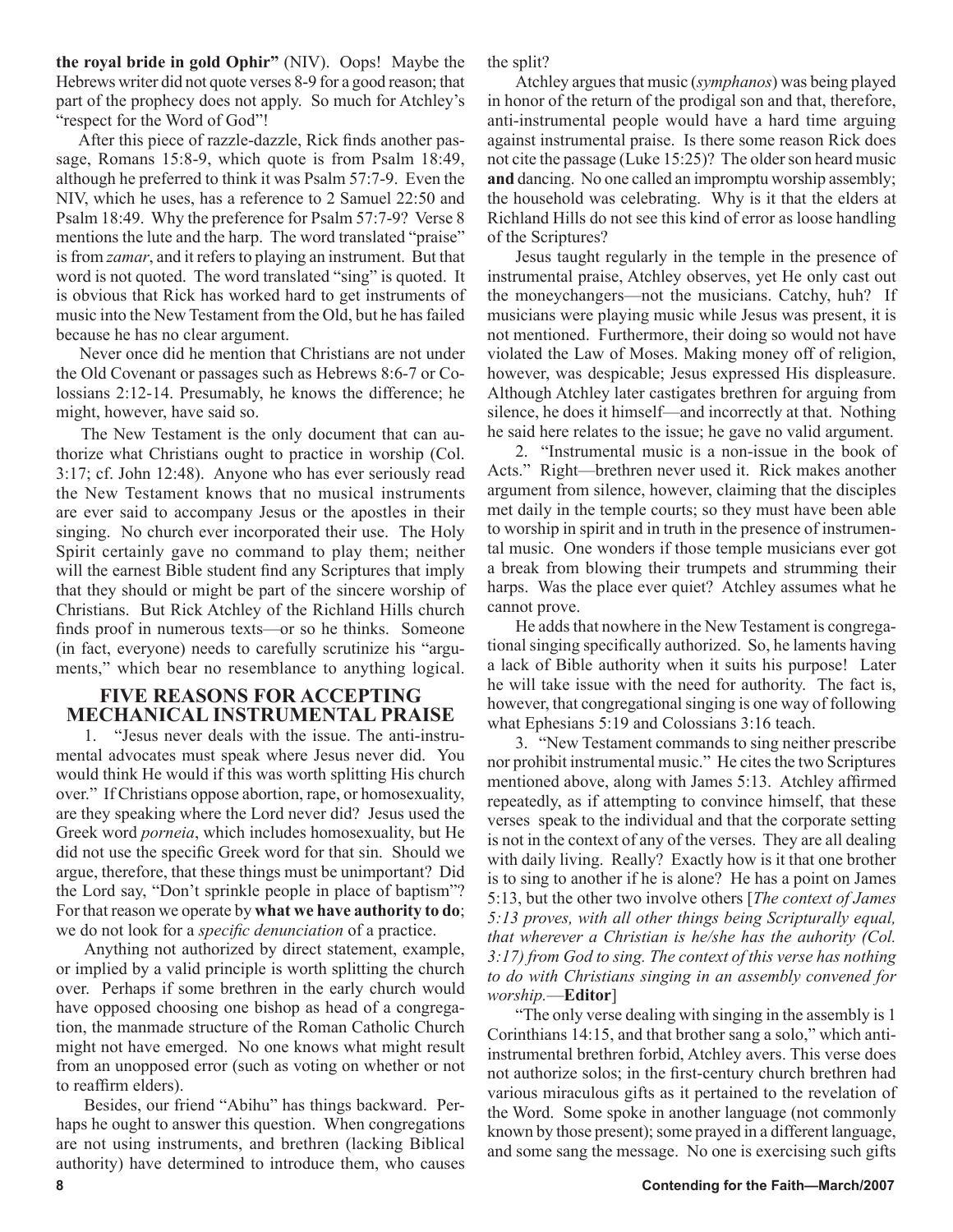today; they were designed to become obsolete when the complete Word of God was delivered (1 Cor. 13). *A cappella* singing means "in the style of the church." Ephesians 5:19 and Colossians 3:16 do authorize congregational singing, which is what the church did, according to history.

Atchley asserted that there is no command to sing **only** that the command is to sing. To say **sing** means "sing only," he continues, is a human inference that comes dangerously close to speaking where God has not spoken (as Atchley did in his two previous points). He added that we do not use the Word that way today and wondered if we could honestly say that Christians would have done so in the first century. The answer is, "Yes. In light of the fact that Jesus, the apostles, and the church never used mechanical instrumental accompaniment to their singing, it is correct to think that when they read or heard the word *sing*, they understood it to mean "sing only."

4. "The New Testament refers to instrumental music in heaven." Shades of Joplin! One of the speakers there argued: "Instrumental music was used in praise of God under the Law, and it's going to be in heaven. You might as well become accustomed to using it in the Christian age." Rick rounded up Revelation 5:8 and 15:2-3 to prove his position. Knowing what some might say, Rick tried to head off objections by warning everyone that whether these passages are literal or figurative is irrelevant. Who made that decision? What verse teaches that hermeneutical principle?

Revelation 5:8 also talks about golden vials filled with odors. Are those literal, or does it matter? The other passage speaks of a sea of glass mingled with fire. Will Atchley actually argue that all of the images in the book of Revelation are literal—or that it doesn't matter?

Atchley claims that the worship of God described in the two passages is going on right now in heaven and then asks, "Am I honestly to believe that God accepts in heaven what He despises on earth?" The point would be more persuasive if everyone was not aware of the fact that Revelation is a book of symbols, which the alert reader senses as early as chapter one.

5. "The New Testament idea of giftedness supports the practice of instrumental praise." If musicians in the Old Testament could praise God by playing instruments, why may we not do so now? Rick wonders. He cites Psalm 150:3 and 2 Chronicles 30: 21. Could it be that we are under the New Testament and not the Old?

Many churches allow acting and painting, he continued. Why not instrumental music? Hmm! What passage was that which authorizes acting? When did the apostles operate a playhouse instead of proclaiming the gospel? When did brethren paint for one another as worship? Rick stated (incorrectly) earlier that Christians have no authority for singing in the assembly. Apparently, then, a lack of authority does not bother him, since brethren sing anyway—and act—and paint—and dance.

To bolster the notion that, if you have a talent, you should use it in worship to God, Atchley read an e-mail from one of Richland Hills' young ladies. She had written it a few

Atchley bemoaned, "Why do we want to make it difficult for unbelievers to worship with us? Why do we want to make it difficult for our own children? You can't open your Bible and show me where God forbids it. The New Testament was not even remotely concerned about it. The cross was central in worship." Again, the New Testament does not forbid dancing in worship, either; what we need is a passage that authorizes dancing, using incense, painting, playing instruments of music, or smoking marijauna in an effort to draw closer to God. The cross is central to our preaching, along with respecting the authority of Christ (Matt. 28:18).

### **SNIPER FIRE**

 The material just presented (and refuted) is the best Atchley can do after reading everything that had ever been written (allegedly) on both sides of the issue. It seems doubtful that he is even aware of *The Highers-Blakely Debate*, which occurred only twenty years ago and reviewed the arguments made in favor of instrumental music over the years.

 One of those is based on the Greek word *psallo*. Our brethren have rightly taught that this word once included the idea of musical accompaniment but that by the time of the New Testament it just meant to sing. We have taught this fact—not because we made it up in order to sound impressive—but because lexicons say that it happened that way (Thayer, for example). Rick says that the bulk of scholarship disagrees with us, and he mentions the names of Josephus, Suetonius, Chrysostom, and Gregory of Nyssa. Unfortunately, he provided no passage that any of these men wrote so that we might read what they said and understand the context in which they said it. Perhaps you have seen the size of the volume of the writings of Josephus (published in small print). No one wants to read through 1,000 pages in an effort to figure out to what Atchley is alluding.

 He says that the Bible of the first Christians used *psalmos* and that they clearly understood that the word meant use an instrument. This argument was advocated in 1920 and shortly thereafter defeated when it was pointed out that, if Christians are to *psalmos* to one another (Eph. 5:19; Col. 3:16), then each one must sing *and* play an instrument. It is obvious by just reading the two verses that singing *only* is meant, but, if not, then no one could keep the command unless he sang AND played a musical instrument.

 He poses the question: "Is it any wonder that this explanation seems contrived to anyone except those in an anti-musical instrument tradition?" I attended the Methodist Church while growing up. When it was later explained by members of the Lord's church that there is no authority for instrumental music in worship, it was one of the easiest principles for me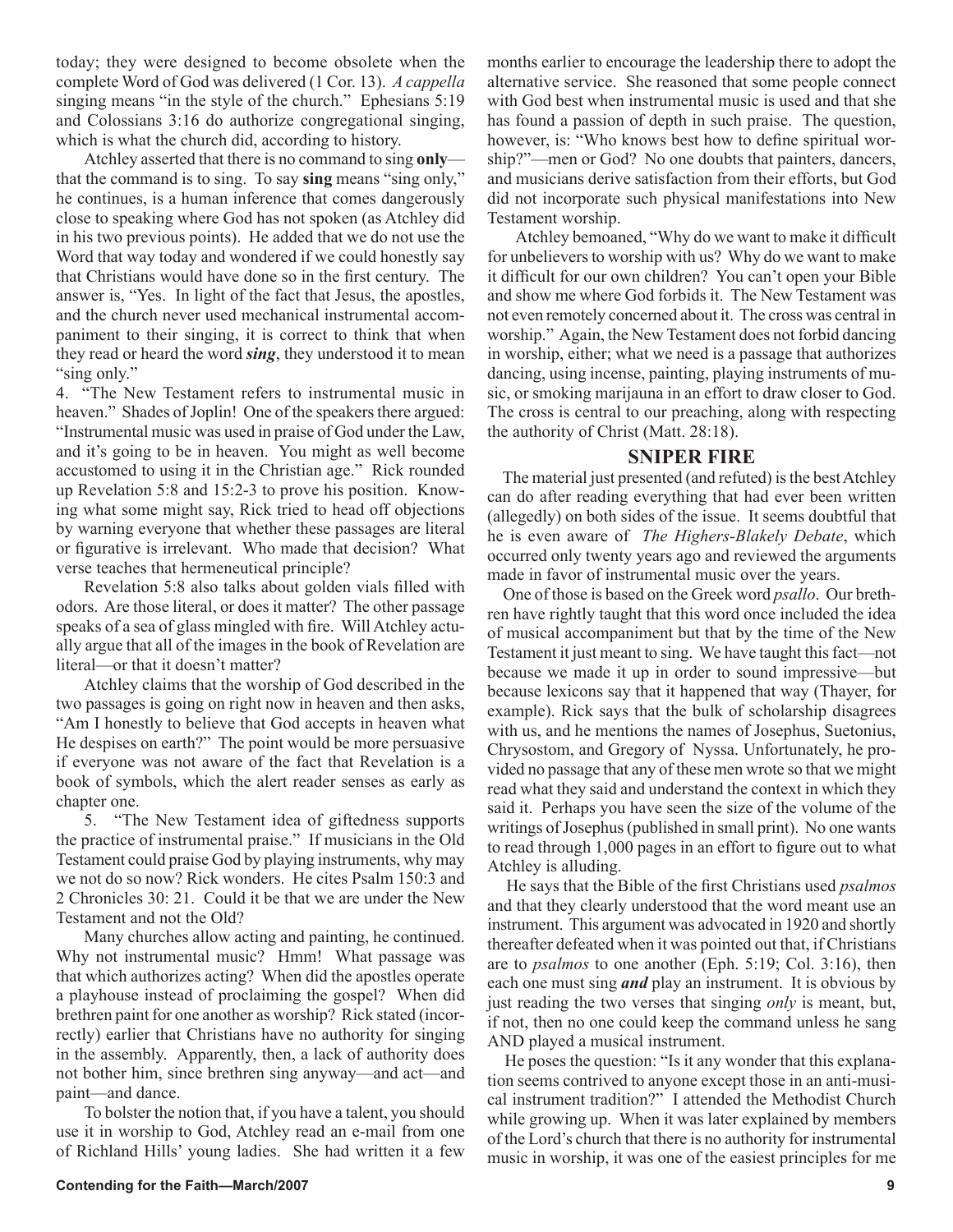to understand. Most use it because they like it—not because a compelling argument exists in favor of it.

 Next Atchley bemoaned the Law of Exclusion—the teaching that anything not specifically authorized is forbidden. Well, he got that wrong, also. Brethren have never argued in that way. What we have said is that we must have authority for what we teach and what we practice, which Paul himself taught (Col. 3:17). No one has ever required "specific" authority. Implication involves the correct application of Biblical principles. Meeting in a church building, for example, is a legitimate means of keeping the commandment to assemble together (Heb. 10:25). No one has ever said, "I demand to see a Scripture that mentions a church building." Atchley is wrong in his depiction of us requiring specific authority. He knows better.

 Next he lists things brethren have divided over and then says: "Silence is not intentional; it is incidental. Silence is not prohibitive or prescriptive." The great scholar who allegedly respects the authority of the Scriptures must not have read Hebrews 7:14 lately, in which the Holy Spirit argues that only Levites could be priests because of the other tribes **Moses spoke nothing**. In other words, God was silent.

 "Abihu" actually accused the Lord of violating the law of silence. "Where does God authorize a synagogue? Jesus taught in one. Where did God authorize a feast of lights? Such was begun by the Maccabees. Where does the Passover authorize using cups of wine?" Such questions are irrelevant. People were to teach God's Word; synagogues were simply a means to do so. The feast of lights was a tradition that had begun; so is the Fourth of July. Neither of these is required to worship God properly. We do not know what, if anything, the Israelites drank with their initial Passover. If it was wrong to use the fruit of the vine in connection with the meal, Jesus would not have done so. Evidently, it was a matter of indifference. Atchley does not have a logical argument with any kind of proof to offer. He is like a sniper on an overpass, firing bullets with the desire that, if he shoots enough of them, he will hit something. He has not hit any target yet.

### **THE TWO PROBLEMS**

As he concludes his December 10<sup>th</sup> speech, Atchley reaffirms that he has no problem with a cappella music and that there is nothing wrong with it (unless as he interpreted earlier, we **must** play an instrument). Then he concludes with two final points.

1. "No one, not already indoctrinated would arrive at such a conclusion" (that instrumental music should not be used in worship). He is obviously ignorant of the fact that thousands of us have given it up. He further claimed that most of our schools do not even try to teach the anti-instrumental position any more (which may be true). Most of our pulpits no longer teach it, either (also quite likely). He said a visitor asked him why we have communion; he opened the Bible and showed them. He wanted to know why we baptize; he opened the Bible and showed him. He asked why we don't use music; "I did not open my Bible." Many of us would—to Colossians 3:17, which is not hard to understand.

2. "God does not vacillate, liking instrumental music

under one covenant but not another. Why would He hand someone a harp in heaven after condemning to hell someone who used it on earth?" God accepted the sound of instruments under the old covenant, but this one has progressed to a higher level of worship—one in which the voice is sufficient and the noise of instruments has been stilled. Crowns we knew would be available. Is someone laboring to receive a harp? Atchley assures people that God will not consign people to hell for something He did not say.

### **"ABIHU" ATCHLEY'S RATIONALE PROVIDED**

 "What does he do with the historical fact that the church did not use instruments of music for several hundred years?" He provided his rationale on Sunday, December  $17<sup>th</sup>$ , along with an attempt to justify Saturday evening worship with the Lord's Supper.

 Apparently, the Richland Hills elders thought that Rick's teaching might be better received if they began each session with an endorsement. The one for this concluding week of the series came from the son of a former elder, who affirmed that his family enjoyed all kinds of music—including gospel music, in which instruments were played. He talked about how his father had an open and intelligent mind that didn't crystallize his beliefs at the age of 30 and then spend the rest of his life defending it (unlike the rest of you bozos, who don't ever think, the implication is).

 An observation is in order here. Those who listen to songs of praise to God with instrumental accompaniment *outside* the assembly not only do what is unauthorized by Ephesians 5:19 and Colossians 3:16 (which do not specify, but certainly, include the worship assembly); they are also more amenable to their eventual introduction into the worship assembly. After all, if we can ourselves sing around the piano at home, why can we not do the same thing in Sunday worship? If we can listen to popular "gospel" groups who incorporate it into their songs of praise, why can we not do the same? The fact is that we should not participate in false worship whether in the assembly, in the home, or in the car.

 A further thought to consider is, "Did Jesus crystallize His teaching and spend the rest of His life defending it (His Deity, for example)?" Or was He open-minded, constantly changing His views on things?

 Two other statements the elder's son made were that his father did not invest much energy in peripheral matters and that the mission of the church trumps tradition. Both of these should be true for all Christians, but he includes the use of instruments of music in worship as a "peripheral issue." Obviously, he also thinks that the non-use of instrumental music is simply a tradition. Both of these conclusions are false. Jesus had a high regard for true worship (John 4:23-24), and He cautioned against vain worship (Matt. 15:1-9). One cannot *assume* that instrumental music is a peripheral issue when that is the very thing to be *proved*. As for its non-use being a tradition, we plead guilty, but it is not a tradition of men, which could be discarded; it is a tradition begun by the Lord and His apostles—one of those to which Christians must hold fast (2 Thess. 2:15).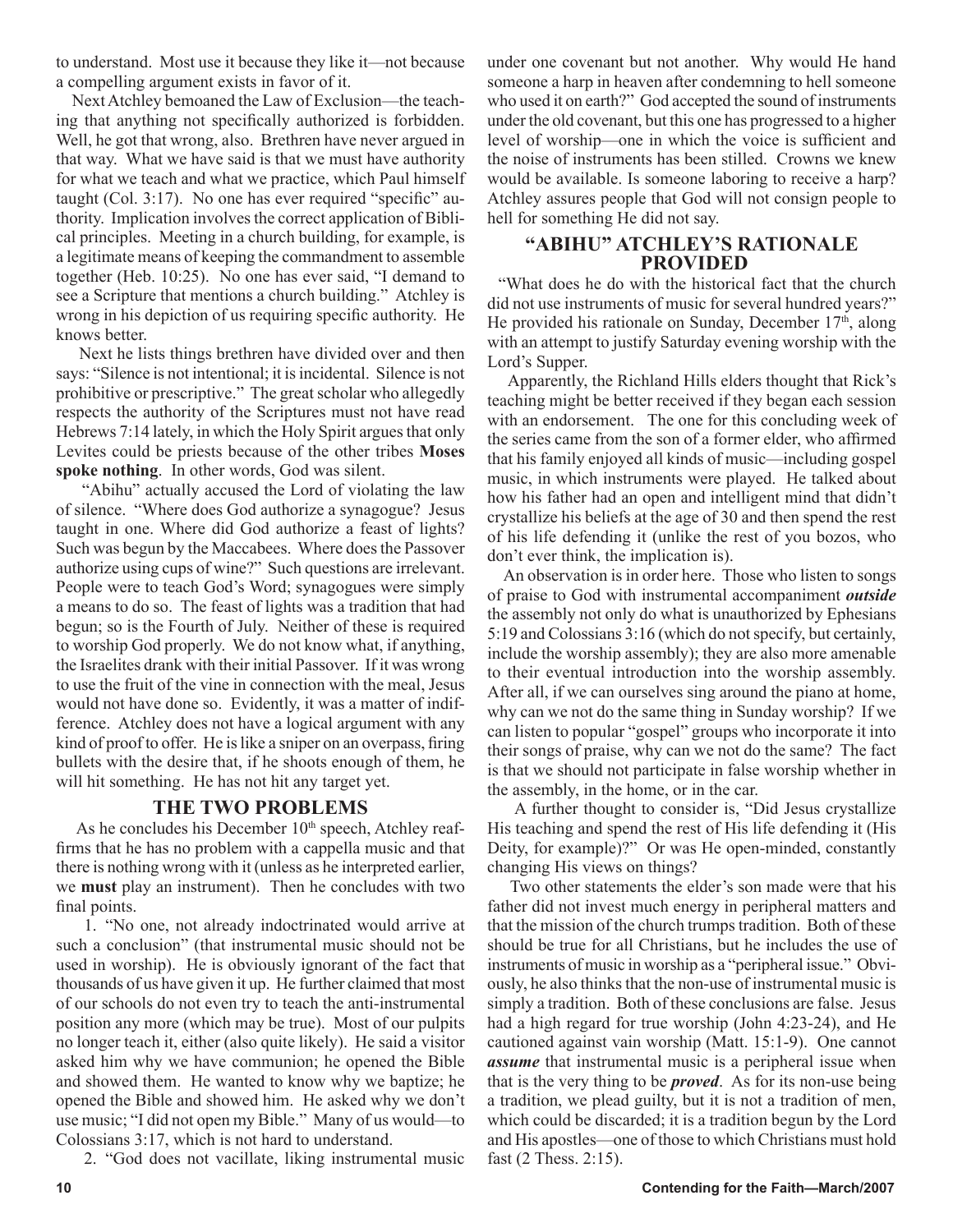### **Four Reasons for Its Absence**

 After rambling about "cultural concessions" for a few minutes, Rick presented four reasons that might explain why Christians did not use instrumental music, a fact he conceded.

1. "It may be that they had to gather in secret to avoid persecution, and the use of mechanical instruments would call attention to themselves." Really? Jesus was so popular during His public ministry that He could at times not find a moment to be alone (Mark 6:32-34). Why did he not use instruments to accompany singing during these times when there was no persecution? Furthermore, the Holy Spirit reveals that early on the church was "praising God and having favor with all the people" (Acts 2:47). During this time period they were also "continuing with one accord in the temple" (Acts 2:46), and according to Atchley, musicians were busy there day and night. It would have been easy for the church to sing and play instruments from the very start of Christianity. Later persecutions were periodic, not continuous.

2. "The use of instrumental music was associated with pagan worship and associated with debauchery. The guilds were known for their drunken orgies, and bands played music during these. The early Christians may have wanted to distance and distinguish themselves from these events." This proposal is as lame as the first one. The Jews, according to Atchley, filled the temple with the sound of trumpets and other instruments. It would be the most natural thing in the world for Christians to continue what was already being practiced.

Besides, what are bands associated with today? Even three decades ago, this writer knew a high school student that refused to attend a rock concert because of the smell of the marijuana smoke in the civic arena. Much of rap music contains extremely vulgar language; rock n roll (almost from its very beginning) has been associated with and promoted promiscuous sex, drinking, and drug use. If Christians refused to use instrumental music in the first century because of some of its associations, why would not the same thing hold true today?

3. "Christian worship was modeled after the synagogue, and instrumental music was not used in the synagogue perhaps because playing the instruments might have been regarded as work." Surely, the flaw here is apparent to all. Christian worship was not patterned after anything; what Christians do in worship was revealed by the Holy Spirit. If anything, God may have foreshadowed what Christians would do later through the use of the synagogue, but God had the church in mind from eternity. The apostles did not just copy something else because they had no imagination. Jesus said that all authority was given to Him (Matt. 28:18). What Christians did or did not practice was by His authority. He did not authorize instruments of music in worship.

4. "In Psalm 137 the Israelites were saddened in their Babylonian captivity and could not sing the songs of Zion. In A. D. 70 Jerusalem was destroyed. The Jewish leaders actually forbade praise because there was no more temple." Okay, what does any of this have to do with the church which was

# **Gift Subscriptions**

**Do you know of an individual or a church that needs to be made aware of the false doctrines and teachers that are troubling the Lord's church today? If you do, why not give them a subscription to** *CFTF***?**

### **SUBSCRIPTION PLANS**

**Single subs., One Year, \$14.00; Two Years, \$24.00; Five One-Year Subs., \$58.00. Whole Congrgation Rate: Any congregation entering each family of its entire membership with single copies being mailed directly to each home receives a \$3.00 discount off the Single Sub. Rate, i.e., such whole congregation subs. are payable in advance at the rate of \$11.00 per year per family address. Foreign Rate: One Year \$30.00.**

### **MAIL SUBSCRIPTIONS TO: P.O. BOX 2357 SPRING, TEXAS 77383-2357**

**cut here**

# **NAME** 1 Yr. 2 Yrs.

**ADDRESS\_\_\_\_\_\_\_\_\_\_\_\_\_\_\_\_\_\_\_\_\_\_\_\_\_\_\_\_\_**

**CITY\_\_\_\_\_\_\_\_\_\_\_\_\_\_\_\_\_\_STATE\_\_\_\_\_\_\_\_\_** 

 **ZIP\_\_\_\_\_\_\_\_\_\_\_\_**

## **FREE CD AVAILABLE**

*Contending for the Faith* is making available a CD-ROM free of charge. Why is this CD important? ANSWER: It contains an abundance of evidentiary information pertaining to Dave Miller's doctrine and practice concerning the re-evaluation/reaffirmation of elders, MDR, and other relevant and important materials and documents directly or indirectly relating to the Brown Trail Church of Christ, Apologetics Press, Gospel Broadcasting Network, MSOP, and more.

To receive your free CD contact us at *Contending for the Faith*, P. O. Box 2357, Spring, TX 77383-2357, or email us at cftfdpb@gmail. com.

If you desire to have a part in the distribution of this important CD you may make your financial contributions to the Spring Church of Christ, P. O. Box 39, Spring, TX 77383.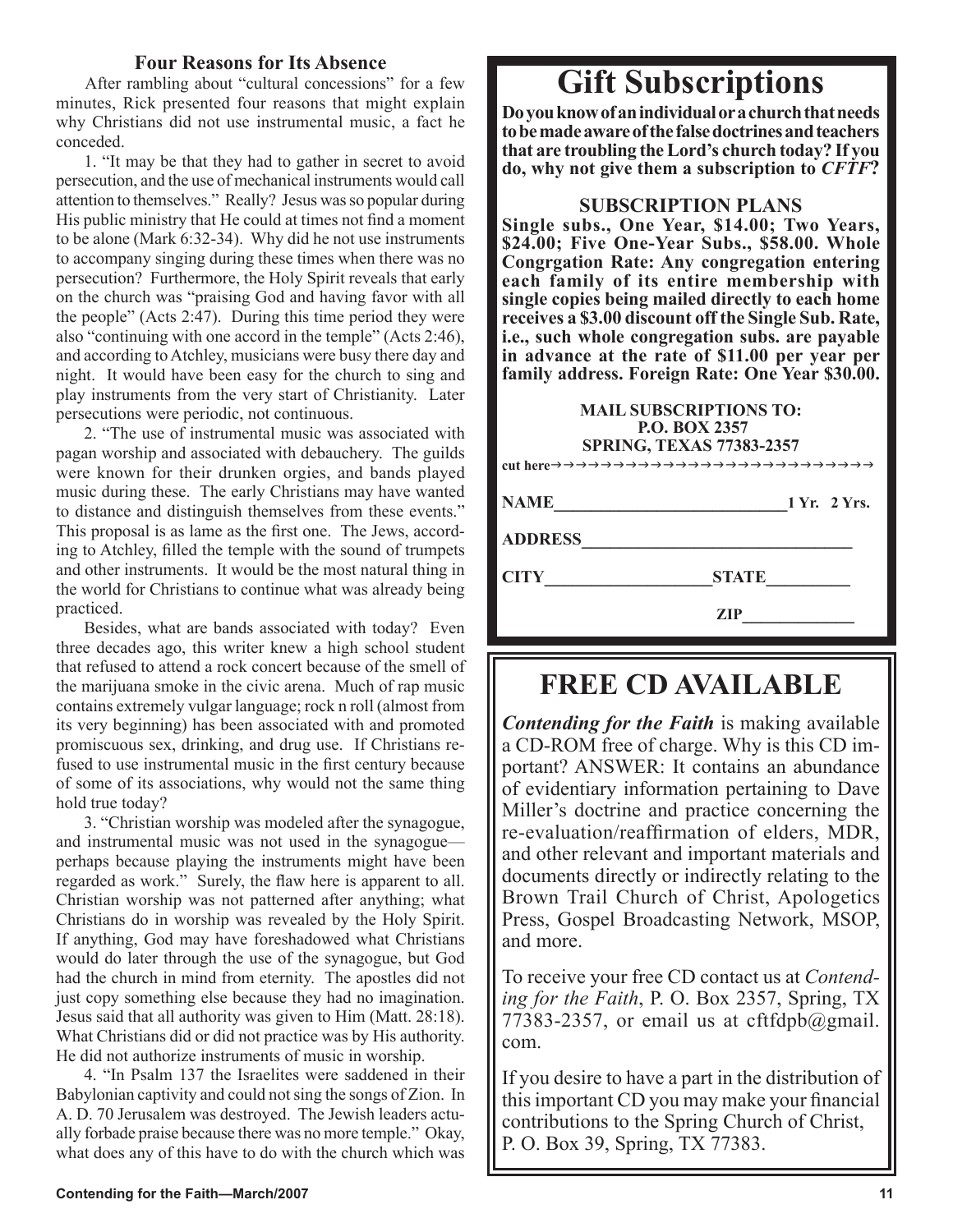begun forty years earlier? Would churches of predominantly Gentile composition in various parts of the world cease using mechanical instrumental music in praise to God because the Jews lost their temple?

 One wonders about how open and intelligent the members of Richland Hills are to swallow this tripe and applaud Rick when he finishes these jewels of wisdom. Not one of these four explanations makes any sense whatsoever, nor could any one of them be defended in a serious discussion. Where did he even get such information? Having raised these four possibilities, he then concludes that in the first century—because of their culture—it was expedient NOT to use instruments of music in worship. No basis for such a conclusion exists—except that he needs this culture theory to justify using instruments of music in worship.

### **THE FIFTH REASON**

 "Abihu" only gave four reasons in his vain attempt to explain the reason that the church did not use instrumental music for hundreds of years. The most obvious reason either did not occur to him, or he simply does not wish to even acknowledge it. **God did not design New Testament worship to include the use of instruments of music**! Wow! That idea would explain why no mention is made of them and why the church never used them. Can it be that simple? Yes, and it is the only explanation that fits all of the facts. And since brethren have been making this claim for centuries, it is surprising that it never crossed Rick's mind. All he can say is that "scholars" are not sure as to the reason.

 Perhaps those whom Rick classifies as "scholars" should read the New Testament. Those who obeyed the gospel immediately **"continued steadfastly in the apostles' doctrine…"** (Acts 2:42). The Christians in Jerusalem learned what was authorized in worship and what was not. As Paul taught in Colossians 3:17, whatever we do in word or deed must be authorized by Jesus. It should be obvious to anyone who reads the New Testament that, if Christians only sang and never used instruments of music, the reason is that Jesus never authorized them to do so, nor did His apostles.

### **CULTURE**

 Atchley argues that many of our customs are based on culture. Keeping worship to about an hour is one such concession, as is less formal dress than we once wore. He pointed out that we use more contemporary media and technology than we once did, as well as more modern translations. Even if all of these things are true, it does not establish his case because these are all matters of option. At one time, worship lasted longer than it currently does, but the Bible does not specify a length of time. The dress of members has changed over the decades, and while the matter is somewhat subjective, it is still the case that God deserves our best and that we ought to dress modestly.

 Employing PowerPoint or the Internet is no different than flying somewhere by jet instead of traveling by mule. Modern translations can be helpful—especially for some who are not very proficient in Elizabethan English—but they need to be accurate; the NIV that Atchley uses is poorly and inaccurately done in many passages. He could provide a list of 2,000 items that relate to our culture, however, and it would not in any way put our singing into that category.

 Atchley quotes some church expert, who says that music is the first and last impression that visitors have of us. Is that what people are looking for when they visit? Some want to know if anyone is going to be healed. Some are interested mainly in the message presented. Some have questions about the Lord's Supper. All that a few people are interested in is: "Do you have a kitchen in your building?" Do people really visit, wondering what kind of music program there is?

### **MUSICAL WORLDVIEWS**

 One of the strangest statements anyone has ever made follows. Atchley admitted that our parents viewed instrumental music as entertainment. Then he added that the younger generation turns to music to obtain their worldview. That's not good, if true. In the world of rap, a woman (any woman) is regarded as nothing more than a "ho." Is that the kind of philosophy Christians are willing to let the world dictate to them? Is that what the younger generation relates to? What kind of an argument is this? People have always been influenced by music, but are they so shallow as to get their deepest thoughts from Beyonce, Snoop Dogg, or 50 Cent?

 Atchley assured his audience that in this postmodern world people do not arrive at truth propositionally, but through experience. He may be right as such efforts pertain to the vain attempts of a great segment of the population to arrive at truth, because many are misguided by their feelings rather than by evidence. However, the nature and laws of truth will not allow these persons to be successful in their quest. Such people are not coming to the *truth* through their feelings; they are obtaining error that way. **"He who trusts in his own heart is a fool…"** (Pr. 28:26). **"The heart is deceitful above all things, and desperately wicked; who can know it?"** (Jer. 17:9).

 When people decide to sin, do they follow their feelings or think logically? Dierks Bentley had a popular song that contained the words, "Well, I know what I was feeling, but what was I thinking?" Even in the song his actions were governed by his emotions (despite the question). People have been advised by both music and Hollywood to "follow their heart." Look at the misery in society that has resulted from doing just that! Despite all of Rick's claims, music is not the only way to appeal to people; perhaps it is not even the best way. But to hear him tell it, the church is doomed if we don't give society the music they want in worship.

 Say, Rick, guess what? You might be the next casualty. In Sunday's (1-28-07) *Orlando News-Sentinel* is an article about a new church meeting in a gymnasium. According to the scoreboard clock, the "preacher" has 15 minutes to complete his sermon (F-3). This day was predictable. Brethren once protested 45 minute sermons by saying: "If you can't strike oil in 30 minutes, quit boring." Now there is a new breed on the horizon. The "Rev." Lou Mercer has opined: "If you can't tell it in 15 minutes, you might as well go home." How long will it be until the number shrinks to 10 or even 2 minutes?

 Although we have the liberty to make certain adjustments to worship based on culture, we do not have the right to delete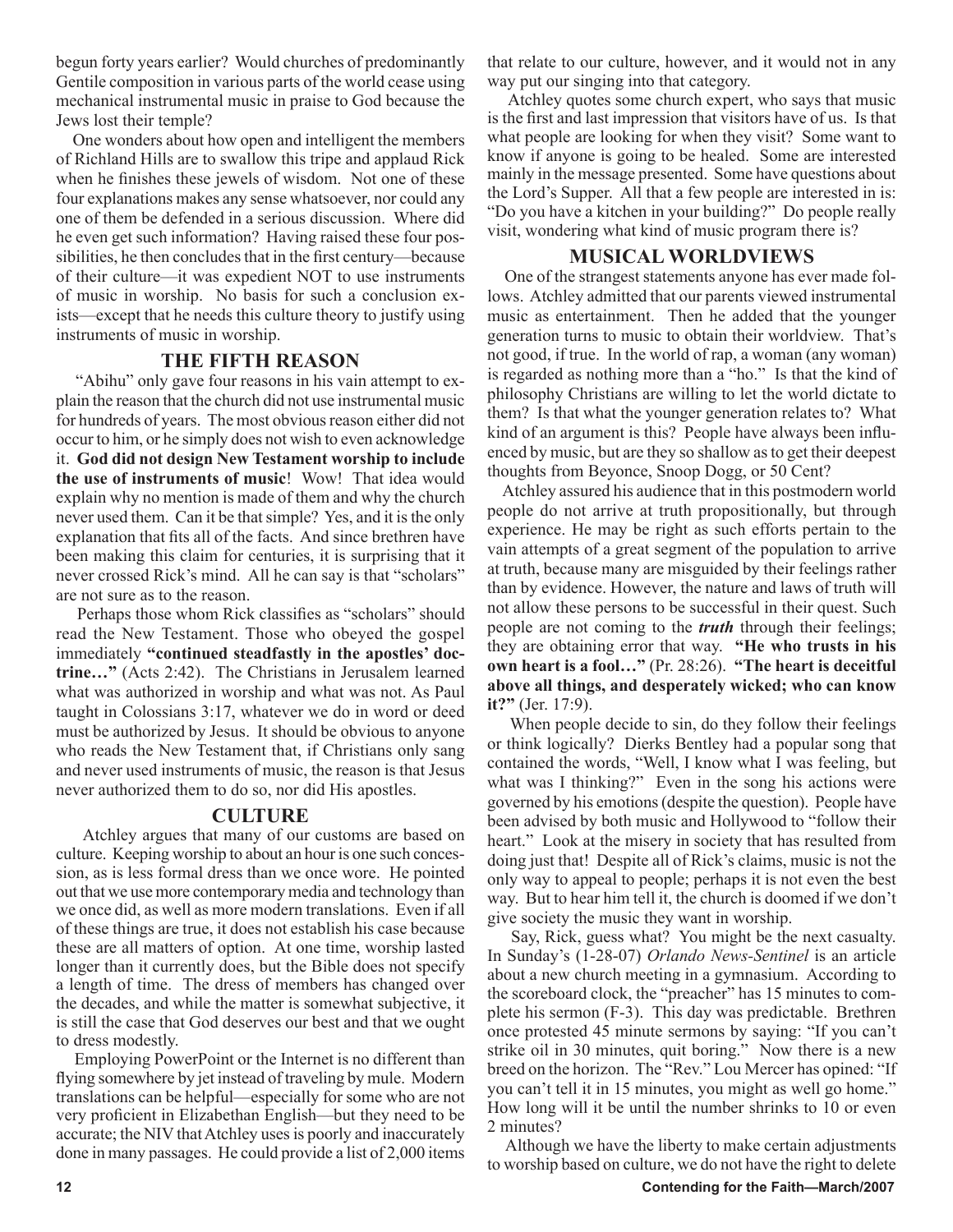prayer or add instrumental music or restrict the effectiveness of a message. Whom do we seek to honor: God or self? It is obvious, from the fact that people arrive late, dress overly casual, and desire to inculcate their musical preferences, that people think more of themselves and their own comfort and likes than they do of God's.

### **A Cappella Singing Hinders Evangelism**

 More than two decades ago I had a discussion about divorce and remarriage with some Crossroads advocates (before they became the Boston Movement). When questioned about their position on divorce and remarriage, they said that they could not take the truths taught in Matthew 19 and apply them to unbelievers: "It gets in the way of evangelism." Sin frequently does. If a person has a problem with gambling, showing its sinfulness will probably get in the way of evangelizing those folks. The same thing could be said about those using drugs, cigarettes, or alcohol.

 Rick adopted this approach, also, when he affirmed: "Our exclusive a cappella music *hinders* our evangelistic efforts." He added: "This fellowship is not doing well; it's in decline. We're getting smaller and older." So what happens when jazzy musical programs and state-of-the-art theatrical productions lose their luster? Someone will introduce yet another innovation to capture the crowds that basically have no interest in things spiritual?

 Rick asks the question in places where he speaks: "How many of you have children that no longer attend churches of Christ?" He said that invariably a number of hands are raised. He further observed: "God is not honored by dying, irrelevant churches." God is not honored by false worship, either!

 One would think that the absence of instrumental music in worship is the key reason that young people decide to leave the church. Has he done a survey? He knows better. Most of the denominations have experienced a loss of young people, also—and they have it! Many different reasons could be assigned to young people leaving the church, but the chief reason is sin—the willingness to exalt emotion over principle. Many young people who have been taught better are now divorced and remarried. Some have become engulfed by worldliness, despite persistent warnings. Many of them have had excellent parents, who loved them and set the proper example for them—especially in their worship attendance and in their good works.

 The comment about irrelevant churches is a throwback to Rubel Shelly, who once said that his children would not grow up in an irrelevant church. The Lord's church is not irrelevant, and to insinuate so is to cast reproach upon Christ, who gave His blood for it (Acts 20:28). Society may deem it to be irrelevant, but it is accomplishing what Christ wants it to do, if it is faithful to Him.

 Shame on Atchley for so lightly regarding the church and saying, "I know the kingdom of God is larger than the churches of Christ." Not only is such a statement illogical (equivalent to saying, I know that the church is larger than the church); it is indefensible. But in case Atchley thinks he can defend such a statement, he is invited to debate this propositional truth. Many are willing to defend the identity of the New Testament church. [*What does it take to make a lawless person such as Rick Atchley? In the article to follow Summers answers the preceding question*.**—Editor**]

### **THE CHARACTERISTICS OF ABIHU**

 What makes a person lawless? What is the motivation? True, a person derives a short-term benefit if he beats the risk, but long-term misery can result. When a person runs a red light, for example, he may save two or three minutes, but if that practice becomes a habit, he will either have his picture taken and be sent a ticket, or a loud siren will greet his ears; he may also harm someone. The person who violates God's law by unscripturally divorcing his wife and marrying a younger playmate will before long experience disappointment.

 Those who violate God's law eventually suffer for their choices—whether here or in eternity. Why do men become false teachers? It may be for the adoration they gain—the applause of men (Acts 20:30). It may be for the money; Paul gave up his right to be supported of the gospel so that no one could even possibly think such a thing (1 Cor. 9). Some expect fleshly advantages from a position of prominence (1 Thess. 2). Others may simply be perverse. They have no stake in the way things are or should be; they just like to throw in a monkey wrench to disrupt the status quo.

**Contending for the Faith —March/2007** 13 A few of those teaching false doctrine may actually be sincerely mistaken, but probably the vast majority know what they are doing. Some in Corinth claimed to be apostles and challenged Paul's authority (2 Cor. 10-13). Diotrephes had the temerity to berate the apostle John, who was beloved by

the Lord (3 John). These men knew what they were doing.

 How can we know today who qualifies as a bona fide false teacher? We will define what it takes to make an Abihu (a lawless one), and Rick "Abihu" Atchley will serve as the prime example. Having already examined his lame defense of instrumental music, we will draw primarily upon his defense of a worship assembly on Saturday evening, in which the Lord's Supper is served, which he attempted to justify in his December 17, 2006 speech (see the website of Richland Hills).

**1. A false teacher contradicts himself and does not deal with the implications of his doctrine.** Atchley said that few Greek scholars agree with us that *psallo* had changed its definition by the time of the New Testament to mean "sing only"; he says psallo still retained the definition of "to" pluck" or to play an instrument. If true, then the command in Ephesians 5:19 for each Christian to *psallo* demands that each one play an instrument. Furthermore, Rick said that a cappella singing is beautiful, and there is nothing wrong with it. So, which is it? Are those who sing a cappella violating the command to *psallo*? Atchley never deals with any of these contradictions. **False teachers lack consistency.**

When he attempts to justify weekly worship on Saturday evening, he argues that the Jews reckoned a day from 6:00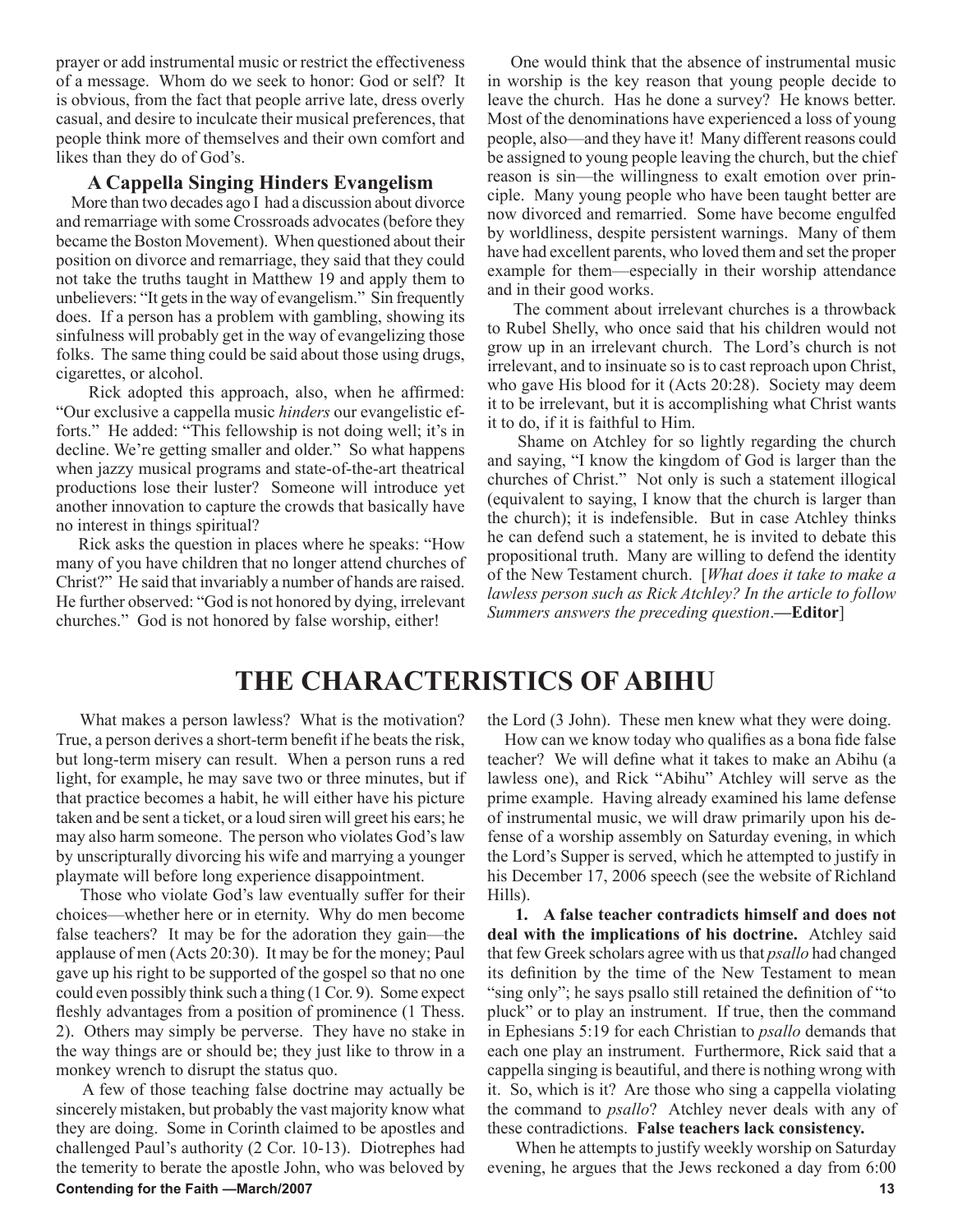p.m. in the evening to the same time the next day. Therefore, a Saturday evening worship would be permitted, since Jews would regard it as the first day of the week. Romans calculated time as we do—from midnight to midnight. This might be a great argument for Jewish Christians to meet on Saturday evening after 6:00. Unfortunately, the service is designed for Gentile Christians and visitors—not Jews. Oh, and the service will begin at 5:00 because *The New York Times* reports that this hour on Saturday is the most unstructured hour of the week.

What kind of argument is this? Does no one at Richland Hills catch that the justification of the Saturday evening service has no relation to what they decided to do? At best, Atchley had made a case for Jewish Christians to meet after 6:00 p.m. on Saturday, yet they are meeting at 5:00 p.m., and as far as anyone knows, not a single Jew will be present! Hello! The man violated the principles of his own argument almost in the same breath.

**2. False teachers do not handle the Scriptures correctly**, and it is usually not too difficult to tell it. Rick said that it was all right for the church to meet on Saturday because in the first century they met everyday (Acts 2:46). Surely, he must be aware that a great deal of excitement existed over the establishment of the church (the kingdom of prophecy). Many Jews had gathered together for the Pentecost observance, and they stayed because of the extraordinary circumstances. Where else in the entire New Testament is there a mention of Christians meeting daily? His handling of the holy Word is sloppy here, but he gets worse.

Atchley told the thousands present on this day that the Scriptures did not teach that communion was to be observed on Sunday *only*. Citing again Acts 2: 46, he explained that Christians were remembering the Lord's death *daily*. The phrase, *break bread*, he asserted, is used in the New Testament for the Lord's Supper, which is true, but is also used to describe a common meal. Consider the following examples.

When Jesus fed the 5,000, the text says: **"…And He took the five loaves and the two fish, and looking up to heaven, he blessed and broke and gave the loaves to the disciples…"** (Matt. 14:19). What did Jesus do? He broke the bread for all to eat as a common meal. In Luke 24:30, Jesus had been talking about the kingdom to the two disciples on the road to Emmaus, who wanted to share a common meal with Him. **"…He took bread, blessed it and broke it, and gave it to them."** They later said that **"He was known to them in the breaking of the bread"** (Luke 24:35).

It is also true that the phrase is used of the Lord's Supper (Matt. 26:26; 1 Cor. 10:16; 11:23-24). One cannot assume, therefore, that when brethren are breaking bread they are taking the Lord's Supper; the *context* must determine whether disciples are eating a common meal or partaking of the Lord's Supper.

One must consider Acts 2:42 and Acts 2:46 in their proper context. Even though the two verses are used in close proximity, we cannot assume that both verses refer to a common meal or that both refer to the Lord's Supper. The first of these follows the statement that 3,000 gladly heard Peter's preaching and exhortation and were baptized. **"And they continued steadfastly in the apostle' doctrine and fellowship, in the breaking of bread, and in prayer."** Doctrine (the apostles' teaching) and prayer definitely involve worship. Some think that fellowship implies giving. It would be natural here to assume that breaking of bread refers to the Lord's Supper.

However, the context of Acts 2:46 is entirely different. The apostles were doing signs and wonders (v. 43); believers were together and had all things common (v. 44); they sold possessions and gave to those who had a need (v. 45). Then we read: **"So continuing daily with one accord in the temple and breaking bread from house to house, they ate their food with gladness and simplicity of heart."** This verse is clearly talking about regular meals; it even designates what they were doing as *eating food*. Whereas the Lord's Supper is called *breaking bread*, it is never frivolously termed as *eating food*. How closely did Rick study this matter? Did anyone at Richland Hills look up the verse, or do they just trust Rick to get it right because the Holy Spirit speaks to him and tells him what to preach?

The other passage Atchley abuses is Acts 20:7-11. He teaches that the disciples here were primarily Gentiles, using Roman time; therefore they met on Sunday evening, which they regarded as the first day of the week. Many Christians had to work during the day in their culture, which explains the reason for the evening assembly. Paul preached until midnight, when Eutychus fell out of the window and was taken up dead, but Paul restored his life to him. He then ate, and Rick interprets these words to mean that he had the Lord's Supper (it now being Monday morning). Then Paul talked until daybreak and departed.

Just as Acts 2:42 and 46 designate two different actions by the same phraseology, so does this passage. They met together to break bread, which we assume they did *before* Paul began speaking. It would be strange indeed to come together to observe the Lord's death and then put it off for several hours, not getting around to it until the next day. Paul spoke for some time. After the break in his teaching, due to Eutychus falling out of the third story window and Paul resurrecting him, the apostle came back up (presumably to the third story), broke bread, and ate. Why would anyone assume that verse 11 is speaking of the Lord's Supper? In the first place, the text only says that Paul ate—not the entire church. Second, if the whole church did eat, the reason may have been that they were accustomed to having a common meal when they met for worship, but they were waiting until Paul finished speaking. Rick admitted in this very speech that brethren shared a common meal when they met for worship.

*A false teacher ignores the text in order to make his point.* He may cite a verse but ignore the parts that do not fit his theory. In that way it sounds as though his teaching is Biblical, but if the hearer will read the passage referenced, he will find that it does not clearly teach what has been claimed for it. Even Satan can make a Scriptural argument. He told Jesus to throw Himself off the pinnacle of the temple because, according to Psalm 91:11-12, God would not allow Him to be hurt. Satan knew the verses, but he misapplied them. Jesus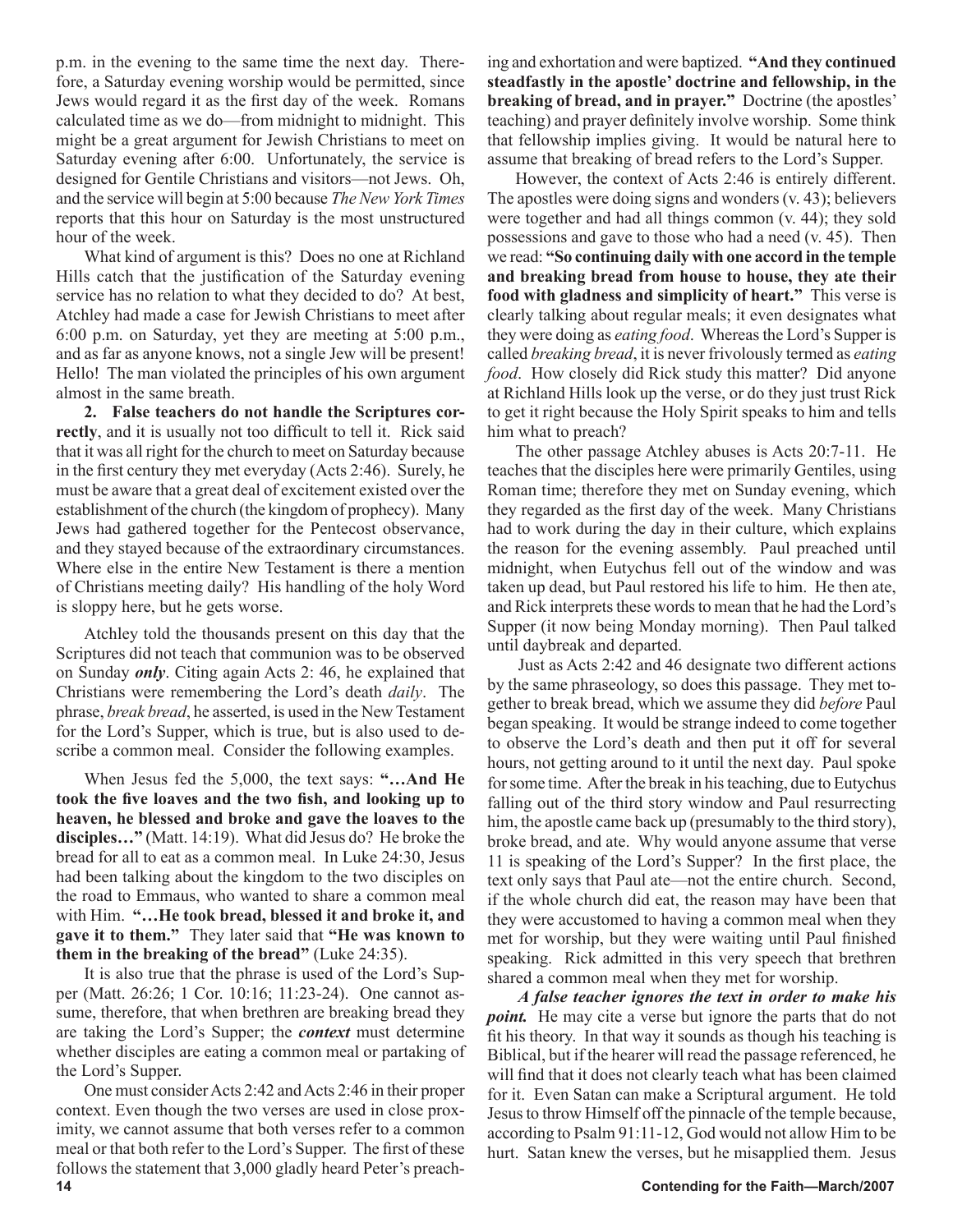answered that doing so would tempt the Lord God, which was forbidden (Matt. 4:5-7).

3. A third stratagem of the false teacher is to **misuse historical references** or make an argument based on some **technical aspect** of the Greek language. Several times, in the course of these three lectures, Atchley has quoted from church "fathers" to show what the early church did. On the notion of Saturday evening communion, for example, he cites Cyprian, Ambrose, Chrysostom and Basil in an attempt to prove that Christians in various places may have had the Lord's Supper up to four times a week. Of course, since he does not give his listeners a specific work that can be verified, we do not know if he is reporting these sources accurately. But say that he is right. What happened from 50 to 300 years after the apostles died does not constitute Biblical authority. Paul arrived in Troas on Monday, and he waited seven days for the disciples to come together on the first day of the week to break bread (Acts 20:6-7). Atchley never mentioned verse 6, which provides a time frame and shows that the custom of the church was not to come together some other day for the Lord's Supper—but only on the first day of the week.

Furthermore, with all of the historical quotes he uses, he apparently saw no significance in the knowledge that historians point out that singing was always a cappella, which is pertinent in light of the fact that it is consistent with the teaching and practice of Christians in the first century. Rick even admitted in this very speech that history is a guide and not authoritative, but he quotes sources to prove that they observed the Lord's Supper on other days. Did anyone notice this disparity?

Atchley quotes Greek scholar A. T. Robertson concerning the Greek word *hosakis*, which is found in 1 Corinthians 11:25-26 and translated "as often as." According to Robertson, *hosakis* is only used with the notion of indefinite repetition. The only other time it is used in the New Testament is Revelation 11:6, where it obviously means "whenever," rather than a specified interval of time. Atchley's point is that the disciples did not just share communion on the first day of the week but at any time they so desired.

Most commentators and Greek reference works do not even comment on *hosakis*. One wonders how long Rick had to search for this information to try to establish his case. The word itself may not specify a certain interval, but Paul does in 1 Corinthians 16:2. Paul instructed brethren to lay something aside on the first day of the week. The reason for doing so is that, just as the brethren in Troas did, the church in Corinth also met on that day. In other words, even if the word *hosakis* means "whenever" and does not refer to a specific interval of time, the New Testament **defines** this interval. There is no conflict here. Atchley is trying to create one where none exists. False teachers typically use and **manipulate evidence** to try to support their positions, rather than follow where the evidence leads.

Another feeble argument Rick used to authorize communion on other days of the week was to claim that Jesus instituted the Lord's Supper on a Thursday evening. Jesus did not "institute" the Lord's Supper at that time; He showed His disciples the way He wanted to be remembered. They would in turn teach the church (Acts 2:42). *When* Jesus showed them what to do is not the important thing; *when* they taught the church to observe His death (under the Christian system) is the crucial fact, and we know that day was the first day of the week.

4. **Most false teachers do not defend their doctrine** in either oral or written discussion. As long as Rick can speak before sympathetic crowds and draw applause, why would he debate his views? He knows no one will challenge him at Richland Hills. Jesus and the apostles met verbal challenges frequently. Max Lucado, Rick Atchley, and others of that stripe NEVER have. If Rick would like to change this pattern of behavior and put his beliefs on the line, he will be accommodated.

### **OTHER COMMENTS**

 Atchley alleged: "Some of our fellowship emphasize the plan over the Man." He had to reach back 40 years for that one (which echoed throughout the '60s). What he fails to grasp is that this is not an either/or situation; one would think that a "both/and" church would know better. The Man gave us a plan. Do we really need to be reminded that God gave Israel precise details and told Moses to follow the pattern given on the mount (Heb. 8:5)? Did God give us no details concerning salvation and correct worship? Of course He did!

 Rick also said: "Salvation strategy produces anxiety and division and tremendous inconsistency." A number of factors can lead to division, but the Word of God should not be blamed. When taught correctly and received by honest hearts, unity results (Acts 2:42-47).

 Atchley complained about people who insist that their inferences and silences must be right. While it is true that some might infer something not implied and misapply a silence, those errors do not negate legitimate inferences and correct applications of silence, such as the one the Holy Spirit made in Hebrews 7:14.

 The Richland Hills "preacher" also complained about the insistence of correct teaching: "If you don't get it right, you'll burn in hell." What is the opposite of this "argument": God revealed His Word to us, but we can get it wrong and still go to heaven? Folks might wonder, "So why do we have it?" Two men were burned for not getting it right—Nadab and Abihu. They offered profane fire before the Lord, and "fire went out from the Lord, and devoured them. And they died before the Lord" (Lev. 10:1-2). The translation Rick uses (the NIV) says it in a way even he should be able to understand: "…they offered unauthorized fire, contrary to his command." A failure to respect the silence of the Lord (they did what was not authorized—Colossians 3:17) cost them their lives. It also costs people their souls.

> **—5410 Lake Howell Road Winter Park, FL 32792–1097**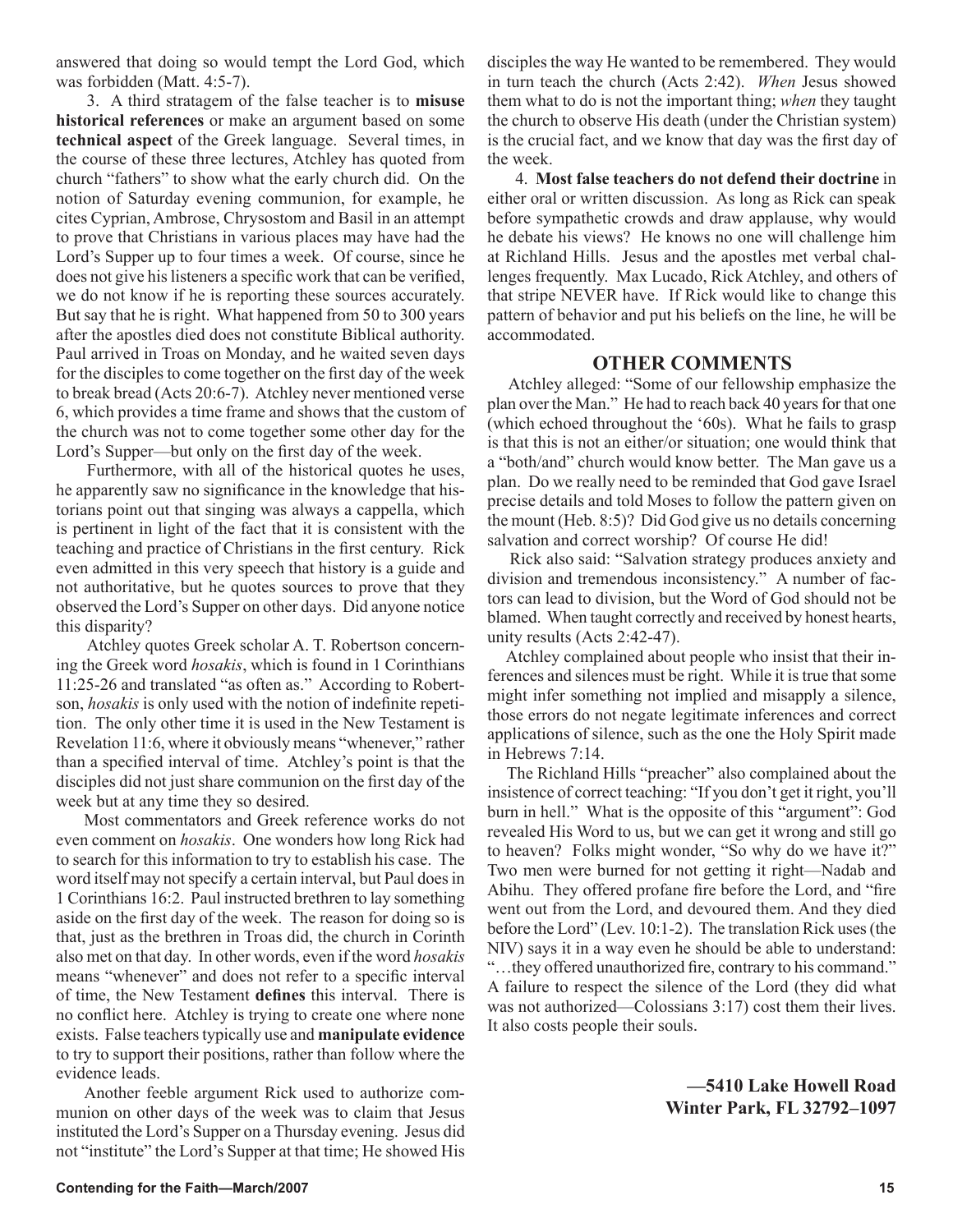# **FELLOWSHIP SCRIPTURES: 1 COR. 5; ROM. 16:17; EPH. 5:11**

### **Dennis (Skip) Francis**

The difficulty of improper fellowship cannot be ignored, especially in the current crisis the church finds itself embroiled. Over a generation of dealing with the inroads of change agency has brought the church into a circumstance not unlike the division that occurred in the past century. Though the issue that was most noticeable during that period was that of instrumental music, the heart of the problems the church experienced was really over Bible authority and from where it is derived. The old notion that somehow Bible silence entails authority was the problem back then and is the same problem we deal with today.

Many have looked at the current issues dividing us as simply allowable matters of opinion. Some have gone so far as to say that issues like the re-evaluation/reaffirmation of elders, "everything we do in life is worship, except for sin", Children's church/worship, small groups ministries, and the numerous para-church efforts, are simply not worth dividing over as they are, in the eyes of some, "matters of opinion." The reality, however, is quite different.

That which falls into the realm of "matters of opinion" in the Scriptures are those areas of application of the Holy Writ, and not just anything we would like to believe and practice. The imprimatur of Colossians 3:17 cannot be ignored: **"And whatever you do in word or deed, do all in the name of the Lord Jesus, giving thanks to God the Father through Him."** (Colossians 3:17 NKJV) To do that which is in the "name" of the Lord is to do that which the Lord authorizes, thus any "matter of opinion" needs to be authorized in the Scriptures before one can begin its practice. There simply is NO authorization for the aforementioned doctrines in the scriptures. They are the **"doctrines of men"** and thus will make our worship of God "in vain" (Mat. 15:9)

No study of the issue of fellowship is complete without a good definition of the term itself. Many today have differing views on that which constitutes "fellowship." Some have even suggested that they can be involved in various venues where false teachers are as long as they are not with them at the same time. Others believe that there are measures, or levels, of fellowship. Still others believe in a sort of "unity in diversity" wherein Christians may differ considerably on a number of vital issues and still be in fellowship as long as certain "core principles" or "bullseye" areas remain the same. None of these views is consistent with the Bible meaning of the word "fellowship."

The most common word translated "fellowship" in the scriptures comes from the Greek word "koinonia", which, according to Strong's Expository Dictionary of New Testament Words, means "partnership, participation, intercourse, or benefaction." The idea being expressed is that any joint participation wherein spiritual or financial support is provided is "fellowship." Most other words that translate the word "fellowship" are derivations of "koinonia", such as "sugkoinoneo", which is translated "co-participation, to share in company with." Any "co-participation" is fellowship.

We will examine these practices and others in the light of the Scriptures, and then examine some of the arguments being made as to why some are not obeying these Scriptures.

### **1 CORINTHIANS 5:1-13**

**It is actually reported that there is sexual immorality among you, and such sexual immorality as is not even named among the Gentiles-that a man has his father's wife! And you are puffed up, and have not rather mourned, that he who has done this deed might be taken away from among you. For I indeed, as absent in body but present in spirit, have already judged (as though I were present) him who has so done this deed. In the name of our Lord Jesus Christ, when you are gathered together, along with my spirit, with the power of our Lord Jesus Christ, deliver such a one to Satan for the destruction of the flesh, that his spirit may be saved in the day of the Lord Jesus. Your glorying is not good. Do you not know that a little leaven leavens the whole lump? Therefore purge out the old leaven, that you may be a new lump, since you truly are unleavened. For indeed Christ, our Passover, was sacrificed for us. Therefore let us keep the feast, not with old leaven, nor with the leaven of malice and wickedness, but with the unleavened bread of sincerity and truth. I wrote to you in my epistle not to keep company with sexually immoral people. Yet I certainly did not mean with the sexually immoral people of this world, or with the covetous, or extortioners, or idolaters, since then you would need to go out of the world. But now I have written to you not to keep company with anyone named a brother, who is sexually immoral, or covetous, or an idolater, or a reviler, or a drunkard, or an extortioner—not even to eat with such a person. For what have I to do with judging those also who are outside? Do you not judge those who are inside? But those who are outside God judges. Therefore "put away from yourselves the evil person** (1 Cor. 5:1-13, NKJV).

This passage, that begins by introducing a specific problem found in the Corinthian church, goes on, in this chapter and the next, to address an entire list of sins that are to be purged, like leaven, from the church. These sins include: fornication, idolatry, adultery, homosexuality, sodomy, thievery, covetousness, drunkenness, reviling, and extortion (1 Cor. 6:9-10, NKJV). Both chapters are dealing with sin in the church, as opposed to sin in the world. It demonstrates the need to maintain the purity of the very bride of Christ in an evil and adulterous generation. The very act of purging demonstrates the dangers of allowing such behavior to go on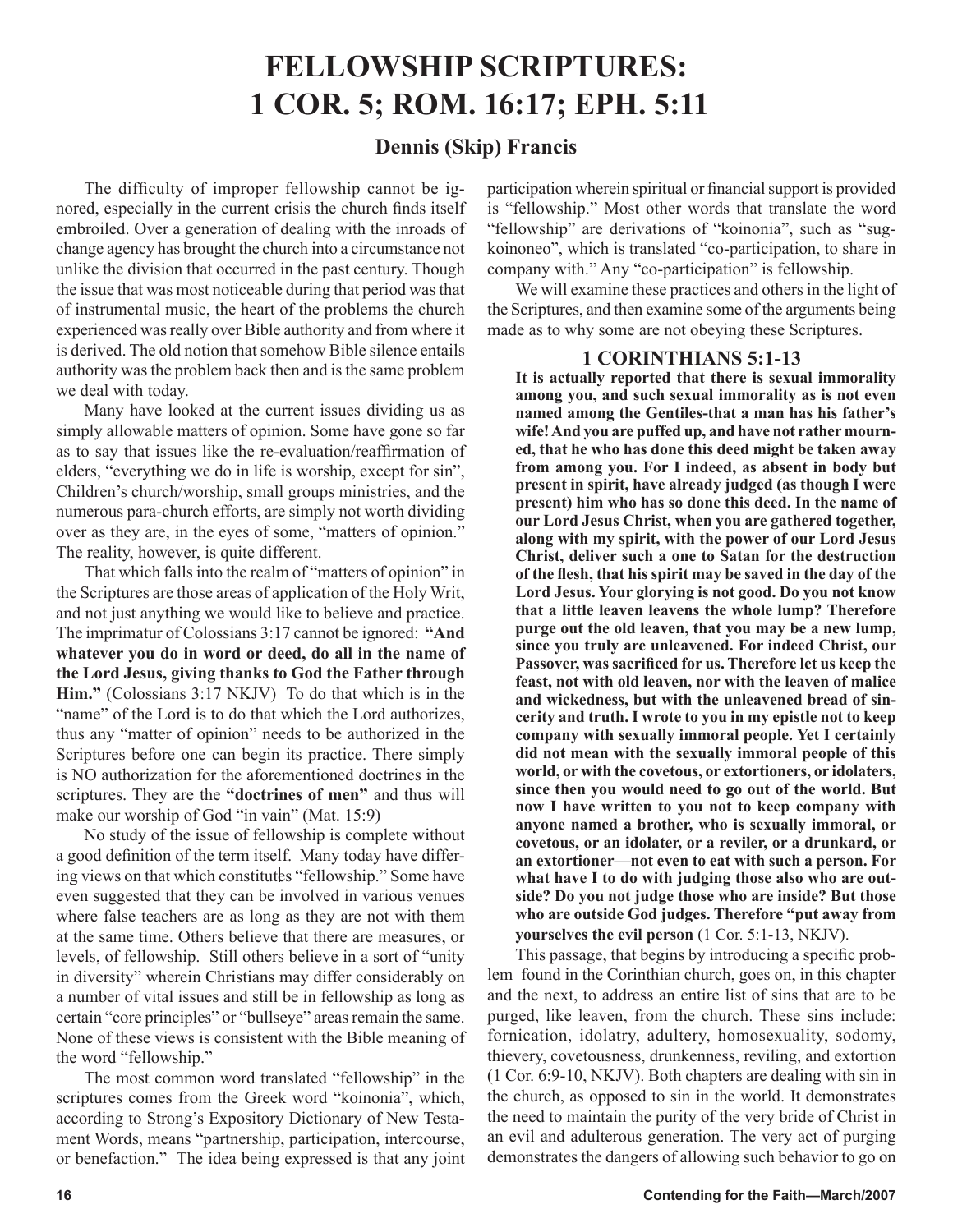without discipline. Purging is an entire elimination of the offense so that not one scrap remains. Such would be necessary regarding leaven since, as shown in verse 6, **"a little leaven leavens the whole lump."** It is necessary to eliminate even the tiniest amount or it will grow to fill the entire lump.

What is also evident from this passage is that, when there is "sin in the camp", invariably false doctrine will result. This is shown in that they "gloried" at having such a sinful person in their midst. I recall brother Randy Mabe preaching a sermon entitled "Be Quiet, Do Good Works, and Go to Hell by Yourself." The context of this sermon was dealing primarily with those who did not meet the Scriptural criteria for marriage and were not willing to repent. As is so often the case, instead of just keeping their sins to themselves, people will politic their personal views in the church, and try to get others on their side. Most often, this manifests itself in various false doctrines.

Such is often the case today. The problems in today's church regarding sexual immorality, and particularly as it relates to unscriptural marriage, are not unlike the very circumstances of Paul's writings to the Corinthians. In this day of the disposable marriage, the problems relevant to divorce and remarriage have so plagued the church that there are literally dozens of different beliefs and doctrines being preached from our pulpits, even to the dividing of the body of Christ.

One such incident of fairly recent history was the doctrine espoused by brother Stan Crowley when he was working with the Buda/Kyle, TX congregation, and nearly split that congregation over his false doctrine. Currently, Crowley remains as the preacher for the Shertz, Texas church, though one of his elders, Ken Ratcliff, publicly stated that he would not remain an elder if Crowley remained there as preacher. Neither has left thus far.

After I left the Sarnia, Ontario, Canada church, they hired a Sunset graduate by the name of David Dunn. Shortly after his arrival there, it became evident that he did not stand with the Scriptures on the subject of marriage/divorce/remarriage (MDR). He said, concerning Matthew 19:9, that the "correct" translation of the passage is that the man "has adulterated himself", and NOT that he "commits adultery." He also taught that verse 6 does NOT teach that man "cannot" separate what God joined, but only that he "should not" do so. In fact, he says that the idea that "since God joins a couple in marriage, man cannot unjoin is incorrect" (Dunn). The result of this man's false doctrine is chronicled in a resolution signed by 10 of the men of that congregation stating that:

Finding no evidence from Scripture to support the position that divorced persons are prohibited from remarrying, the Sarnia Church of Christ resolves to accept such persons into fellowship in their current marital state based solely on repentance from past sins and a pledge of submission to Jesus Christ as their Lord and Saviour (sic) (Proposal on Church Resolution).

Further result of this "resolution" was their continued acceptance, in full fellowship, of a man who committed adultery, divorced his wife, and was living with the woman with whom

he had committed adultery. Several families and individuals left the Sarnia church after this doctrine was accepted by the membership there.

### **ROMANS 16:17**

**"Now I urge you, brethren, note those who cause divisions and offenses, contrary to the doctrine which you learned, and avoid them"** (NKJV).

The proper way to deal with a heretic is expressed in this passage, yet such is not being properly practiced by so many today. The term "note" or "mark" refers to the need to identify, point out, recognize those who cause divisions contrary to sound doctrine. In a similar manner, we are told to identify those who walk correctly in the doctrine of Christ. **"Brethren, join in following my example, and note those who so walk, as you have us for a pattern"** (Phil. 3:17, NKJV). If it is acceptable to identify those who walk correctly, it is just as acceptable and desirable to identify a false teacher.

"Forewarned is forearmed" is the old adage. Never does this hold more truth than in the case of a false teacher. Those who would divide the flock of God merit our warning, and those who would remain in the good graces of our God should not be offended by that warning. No one was the target of more negativity in the church than the apostle Paul, yet the answer that Paul gave was one that any gospel preacher today may, at some time or another, need to give: **"Have I therefore become your enemy because I tell you the truth?"** (Gal. 4:16, NKJV). As was expressed some years ago by another preacher of my acquaintance; if a rattlesnake slithered into the church building just prior to services, would you want the preacher to mention it, or just to go on about his business? How about all those spiritual snakes in the grass that masquerade as preachers of the gospel? Are not these more everlastingly dangerous than the viper previously mentioned? Those who will not warn others about false teachers are in clear violation of the Scriptures. Those who will not avoid a marked false teacher are one and the same as the false teacher himself.

**Whoever transgresses and does not abide in the doctrine of Christ does not have God. He who abides in the doctrine of Christ has both the Father and the Son. If anyone comes to you and does not bring this doctrine, do not receive him into your house nor greet him; for he who greets him shares in his evil deeds** (2 John 1:9- 11, NKJV)**.**

One that "shares" in another's evil deeds becomes an accomplice in the evil being done, thus they are not worthy of Christian fellowship either. It might be expressed in this way: if  $A = B$ , then bidding godspeed to B is equal to bidding godspeed to A. Also, it is not only important what you teach and do, but also what you approve of. Romans 1:32 clearly addresses this approval.

### **EPHESIANS 5:11**

**"And have no fellowship with the unfruitful works of darkness, but rather expose them"** (NKJV).

The way many of our brethren act, this passage should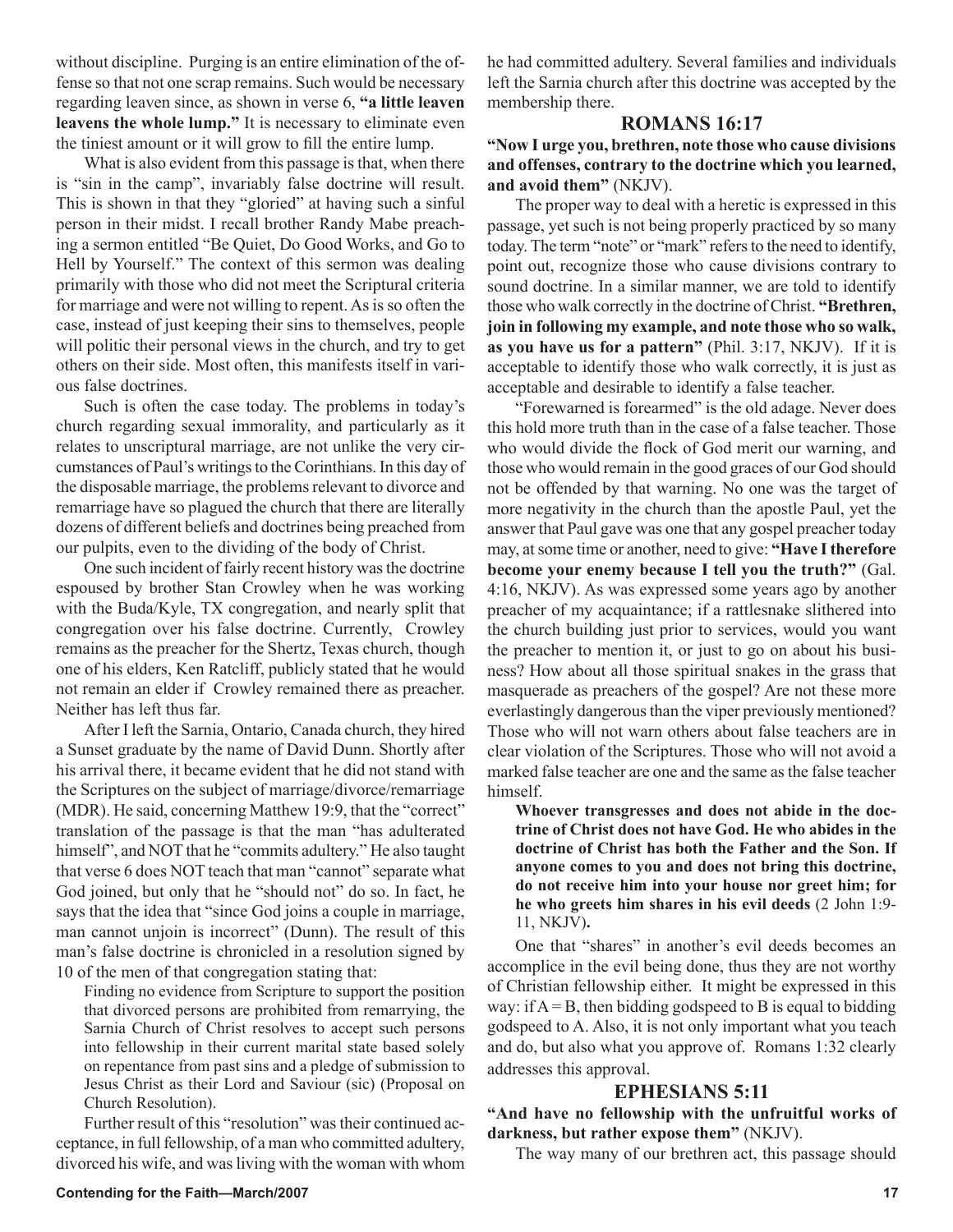be written, "And have *some* fellowship with **what I THINK are good works**, and say nothing about them at all." Some of our brethren have even tried to redefine the meaning of "fellowship." Rubel Shelly speaks of two kinds of fellowship that he calls "big F" and "little f" fellowship. F. LaGard Smith has 5 different levels of fellowship. *The Bible has only two: you are either IN fellowship or NOT in fellowship*.

Some brethren have tried to play around with the word meanings of this passage in order to ignore the force of it. They suggest that the word **"darkness"** only refers to those things that are patently of the devil. In this vein, one could have fellowship with any number of denominationalists because, after all, "look at the **good t**hey do!" Unfortunately, this ignores the idea that the only truly "good" things are those that come down from the Father of Lights, and that result in the saving of the soul. This cannot be said of those who teach error, as they will only lead someone to believe they are saved when, in reality, they are lost.

To sum up the strength of the three Scriptures, 1 Corinthians 5:1-3, Romans 16:17, and Ephesians 5:11, we are to **"purge out,"** to **"mark and avoid,"** to **"have no fellowship"** with those who live sinful lives, who divide the church with false doctrine, and who are involved in unfruitful works. The Scriptures are too plain to simply be ignored; however, they are being ignored by many of our brethren.

Let us examine some of the "arguments" that brethren are giving today when confronted by their own inconsistency in applying these scriptures.



### **"IT IS A GOOD WORK AND WE SHOULD SUPPORT IT!"**

In July of 2005, a public scandal was aired in the apostate publication known as the *Christian Chronicle*. It came on the heels of the firing of the Director of Apologetics Press (AP) over his previous scandalous behavior, as indicated in a letter sent to "Contributors and Friends of Apologetics Press", dated May 31, 2005, from the Palm Beach Lakes church of Christ of West Palm Beach, Florida. He had been involved in "personal sin" for a number of years, and this resulted in the loss of his former position. Formerly, AP had indeed been "a good work." The folks involved in it had soundly dealt with such important issues as Creation vs. Evolution, and other matters of Christian Apologetics. Unfortunately, it was the only institution of its type in the brotherhood.

Some questions had begun to arise over the fellowship practices of those involved with AP, but few would deny they taught soundly. The one major concern began to be aired when the former Director had hired a marked false teacher, brother Dave Miller, to be on the writing staff. Miller had been **"marked"** for teaching and practicing the reaffirmation/reevaluation of elders, and for error on the subject of marriage/divorce/remarriage (MDR) with regard to the idea that marriage was not "really" marriage unless there was an "intent" to enter the marriage bond (i.e. a "green card" marriage was not "really" marriage in the eyes of God).

When it became known throughout the brotherhood that AP was in trouble, 60 men put their signatures on a "Statement of Support" to show their belief that "*Apologetics Press is on a firm footing that will insure its continued work of excellence"* and to encourage others to contribute both financial and moral support to that effort. This "list" included directors of preaching schools and lectureships, several authors of well known books, editors of "sound" publications, and notables from all over the brotherhood, most of whom were, and are, well known to the brethren-at-large. Within days, the Board of Directors at AP had placed a new "interim" Director over the work of Apologetics Press: Dave Miller. At this point, what should have been done was not done by all the note worthies on that list: *They should have been up in arms in protest.* Instead, in an effort to keep what was perceived as a "good work", they were all willing to compromise the Lord's commands regarding fellowship with error, and not only did not withdraw their support but made every effort to try to justify what Miller had both preached and done.

The "arguments" used are somewhat diverse, though not one of them are consistent with the evidence or justify what has taken place. Some of them are as follows:

1. Dave Miller repented (In fact, Miller himself denies this statement).

2. Dave Miller did not do it (The evidence, all in writing, contradicts this notion).

3. Dave Miller was misunderstood (Words do mean things, and Miller has had literally years to clarify himself).

4. It happened 16 years ago (It happened twice, most recently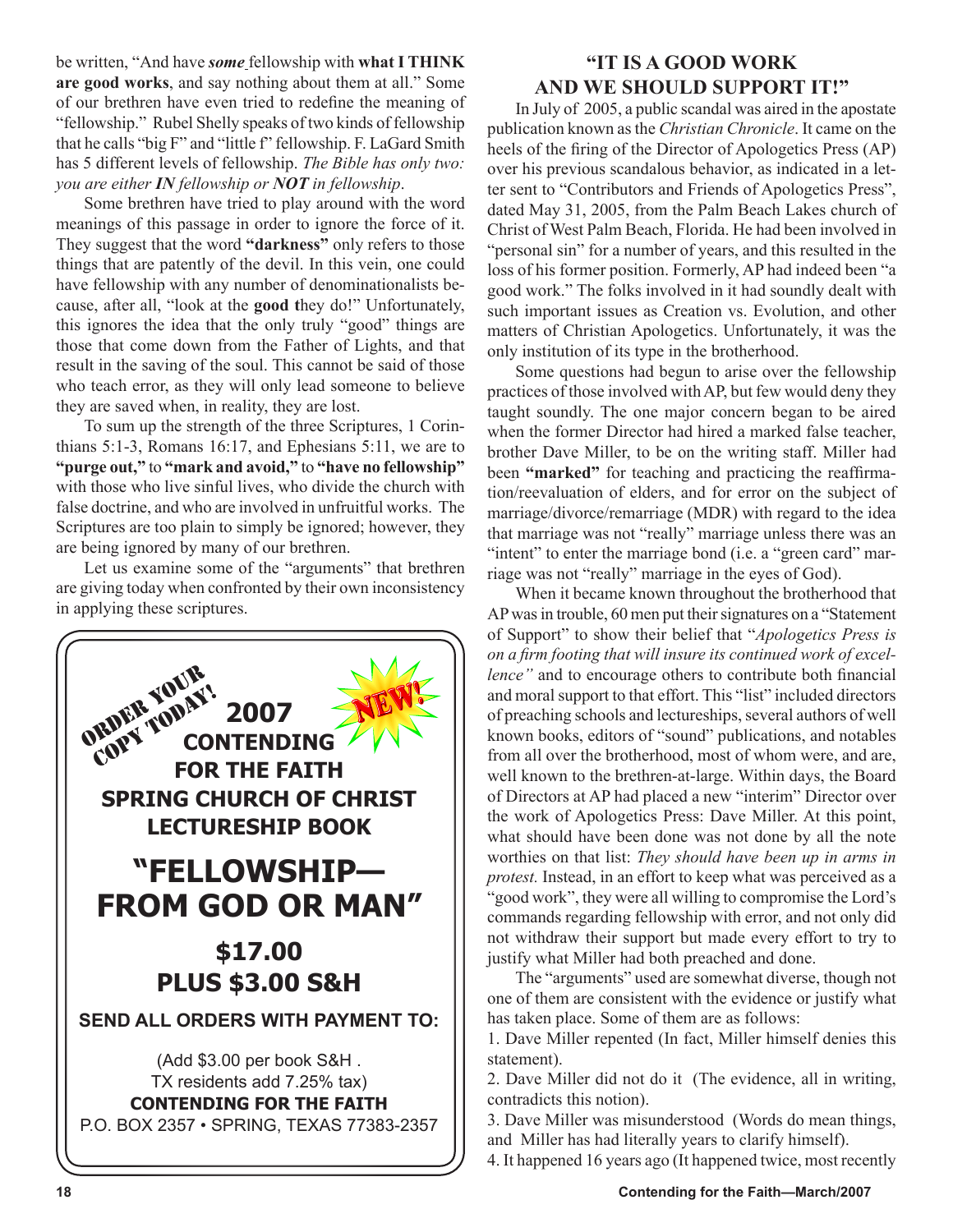in 2002, and Dave was involved in some sense both times. There is no statute of limitations on error).

5. Few people know about it (Error is error no matter how many know).

6. It was a local matter (Local error is still error).

The fact is that a "good work" can only remain such if it adheres to certain principles. It must be: 1. consistent with the will of God, 2. based on sound doctrine, and 3. in fellowship with sound people. Though the first two may continue to be true, the third principle cannot be ignored. Brother David P. Brown says it this way, *" A work is "good" only when (1) it is authorized by the New Testament and (2) when those involved in it are thinking and acting as the Bible authorizes them to think and act."* Just as Pepperdine, ACU, OCU, Harding, DLU, and other "Christian colleges" began as good works, none of these would be considered sound today. Just as the "Herald of Truth" program was begun as a "good work", it cannot be so considered today. Just as publications like the *Gospel Advocate*, *Firm Foundation*, and *Spiritual Sword*  were once considered "good works", the proclivities of their editors, and/or writing staff, have brought them into highly questionable status. Many a "good work" has fallen into error in the past, and will continue to do so in the future.

### **"MEN OF GOOD REPUTATION ARE INVOLVED"**

One of the frequent problems that we run into over the years is in recognizing that men who were once sound do go off into error. At one time, one of the most notable young men in the brotherhood was a man named Rubel Shelly. Rubel wrote for the *Spiritual Sword* when Thomas Warren was its editor, and his articles and writings were as sound as they come. When the first signs of "strange and uncertain" sounds began to come from Shelly, few would believe it. The evidence stands today as testimony that we should never ignore such signs in our brethren but rather should be on our guard for signs of such strangeness.

Homer Hailey was once touted as a good, sound, gospel preacher. In fact, many of us have his books in our own libraries. While it was fifty or so years ago that he embraced "anti–ism,' it was relatively late in life that Homer Hailey wrote his new position on MDR, and thus demonstrated that the sound do not always remain so.

Buster Dobbs, current editor of the *Firm Foundation*  magazine, has, in times past, been a stalwart defender of the faith. He has dealt with error in ways only rivaled by Ira Rice and David Brown. He was the most vociferous contender against the likes of Rubel Shelly, Jeff Walling, and Max Lucado, rank liberals all. In times past, for me, he was almost the face of one "set for the defense of the gospel." This was until 1998 when his "everything we do in life is worship, except for sin" doctrine became known.

The entire Deaver family has been touted for their stand for the Truth over the years, until Mac Deaver began to publicly proclaim his take on the work of the Holy Spirit, and then drew various other family members into the fray on his

### **Contending for the Faith—March/2007** 19

side. His father, Roy, was considered one of the scholars of the faith in the Koine Greek, yet this "new" take has brought the entire group into question.

Would the apostle Peter have been considered **"sound"** by the majority of brethren in the first century? Undoubtedly! The facts are, however, that at one point in his ministry, Peter **"stood condemned"** (Gal. 2:11, ASV). Why? Because even Peter was not always perfect in his actions, especially in his obvious prejudices toward the Gentiles. Paul was forced to confront Peter **"to the face"** and do so **"before them all."** Fortunately for the first century church, Peter repented. We could only hope that men of our day would do so. If Rubel Shelly, or Dave Miller, Buster Dobbs, the Deavers, or such "notables" would simply repent today, the church would be in far better condition than it is, and the angels would rejoice in heaven.

In addition to these arguments about others, some of our brethren use certain arguments about themselves when confronted with spiritual inconsistencies with regard to fellowship practices.

### **"NO ONE EVER ACCUSED ME OF BEING UNSOUND!"**

This is a favorite little "bon-bon" of those who begin to be loose in their fellowship practices. The implication is that, because they are *fellowshipping* error they are being accused of *preaching* error. This is the "straw man" that many erect in order to have something to, like Don Quixote, spiritually "tilt" at. When one is "tilting at windmills," the danger is only one that is perceived rather than real and any harm one may receive is largely the result of their own folly. It is often



 $\bullet$ 

 $\bullet$  $\bullet$  $\bullet$ 

 $\bullet$  $\bullet$  $\bullet$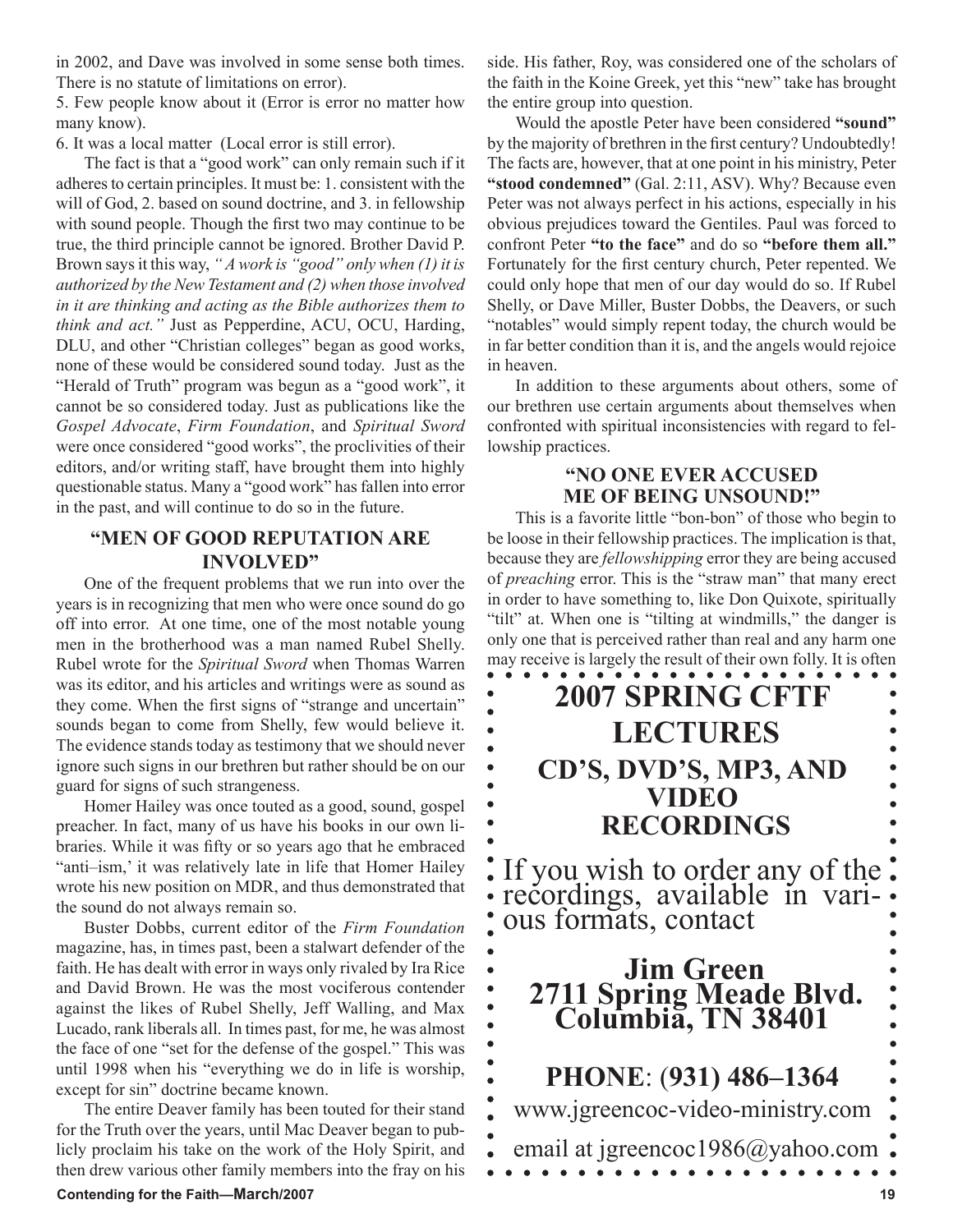easier to joust with the perceived danger than to confront the real problem. The real problem, in such cases, is NOT what one teaches, but rather who one fellowships. As previously addressed, when one bids "godspeed" to those who practice error, they become a "partaker of his evil deeds" (2 John 11).

Such is the case with those who will jointly participate with men like Dave Miller in lectureships and support of his work. Though few would accuse Curtis Cates, Jim Dearman, or Robert Taylor of "teaching" error, these men have no problem being on the infamous support list for the work directed by bro. Miller, and they have no problem being on programs where Dave preaches, or having him for meetings where they work and worship.

In a similar way, Glenn Colley, third generation gospel preacher and author of the book *Loose Change*, jointly participated this year at the Tahoe Family Encampment, along with men like Truitt Adair of Sunset School of Preaching (which has taught error on MDR for years), and Tex Williams, a regular participant at the Tulsa International Soul Winning Workshop. When questioned as to why he was involved in this venue, Colley answered, in effect, "No one ever accused ME of being unsound!" Though that may be true, none the less, he was in fellowship with error, and thus a "partaker of" their evil deeds. It was also Colley who followed this statement with, "why, I wrote a book about change agents."

### **"I WROTE A BOOK ABOUT…."**

This is also a favorite saw that is used to justify current action with past reputation. Brethren seem to forget that it matters not who you *were* but who you *are*! That someone wrote a book is commendable, but it only tells us where they were spiritually when the book was written. It says nothing about who they are NOW!

Dave Miller "wrote a book" called *Piloting the Strait*. The book is well written and well researched. It says volumes about the problems of change agency today. The problem is that Dave Miller is better about dealing with the problems of others than he is about identifying similar problems in himself.

James Meadows wrote a series of workbooks, one of which was called *A Study of Church Discipline*. In this book, he effectively lays out the Bible standards on the subject and the methods we should use in dealing with aspects involving personal sin, false teachers, walking disorderly, etc. In his Lesson 7, "Upon Whom is It to Be Administered? Part 1," under "Those That Teach Things Contrary To Sound Doctrine", he uses some of the same scriptures in this manuscript, and shows that withdrawal is required when the false teacher does not repent. James has been a friend for many years, and I would like to know why he has added his name to the AP Support Statement and has not rescinded said support with Dave Miller at the helm.

William Woodson wrote a book entitled *Change Agents and Churches of Christ*. It also deals with many of the errors being espoused today and how to deal with the errorists involved. His final paragraph is telling:

The time to be alert to danger is now; the encouragement of our great and good brotherhood is that with love, with full regard for the nature of the problem, but with loyalty to Christ and His body, it will insist that these change agents, and their allies and converts, will be obliged to repent of their hurtful efforts and desist; if not, "It is time for them to go."

Unfortunately, in this case, Woodson put his allegiance to a body led by a false teacher over his loyalty to Christ. Brother Woodson should read his own book and rescind his support for AP under the guidance of Miller.

Curtis Cates wrote a book entitled *A Comprehensive Study of Unity*. In that book, Cates' fellow-worker at MSOP, Garland Elkins, wrote in the forward, *"God condemns unity in error"* and goes on to identify a variety of such errors (Cates, 17). He commends Cates book in identifying these very things, yet Cates seems to be practicing something different today than he wrote in 1998. In Chapter 14, on page 110, Curtis writes:

False teachers and false doctrines constantly endanger the peace of God's people. The maintenance of peace requires constant vigilance, courage, exposure of error, and the promulgation of the pure Gospel. God's people are to think, love, teach, seek, and pray for peace. Yet, in all of this, we must never stoop to the pursuit of "peace at any price". We



*Matters Of The Faith* EDITOR

25 CENTS EACH OR \$20 PER 100 PLUS POSTAGE

> ORDER FROM: Lester Kamp 122 Nathaniel Gracie Drive STATESVILLE, NC 28625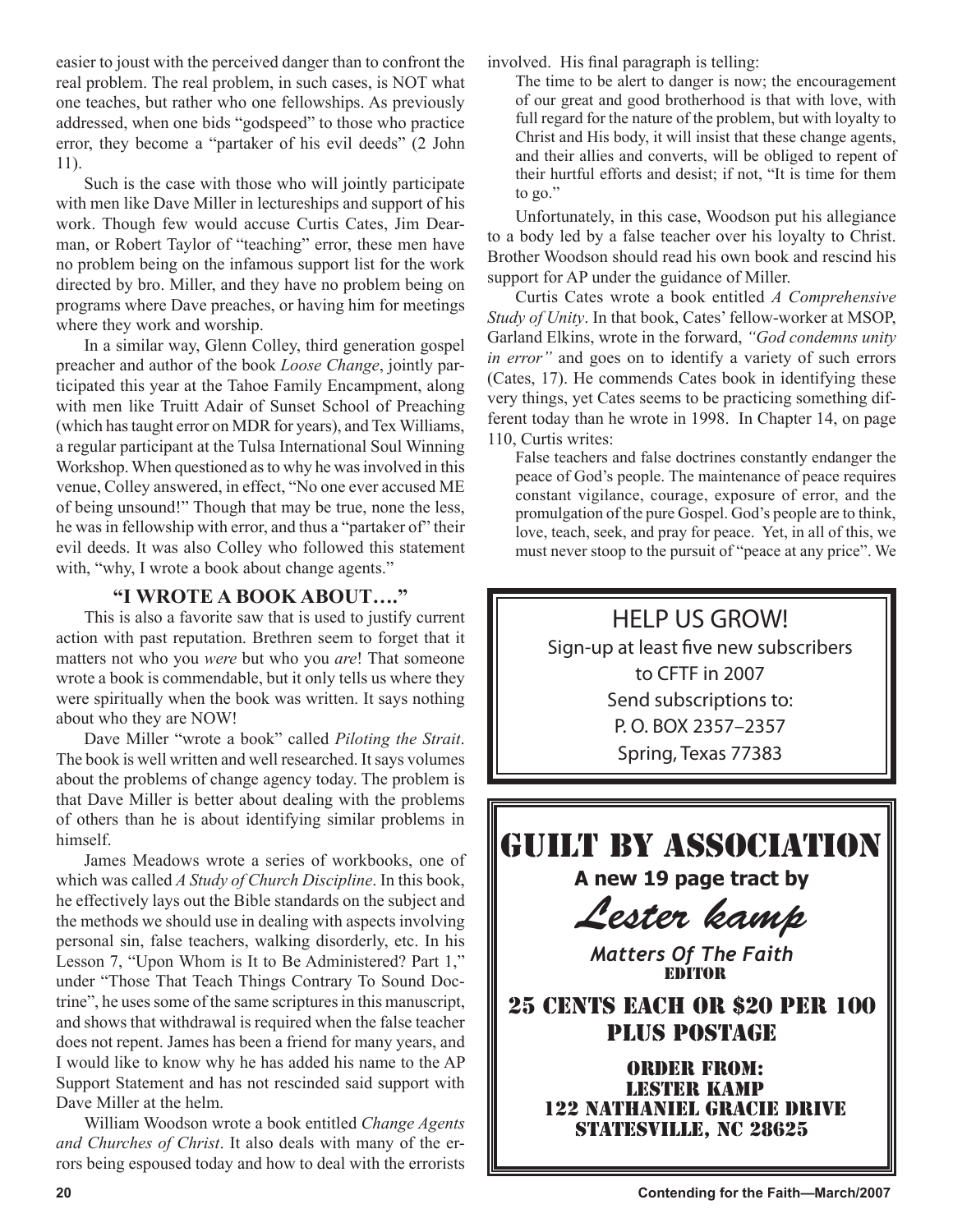must remember the words of the Lord: "I came not to send peace, but a sword" (Mat. 10:34).

He seems to have no problem today having unity in error with Dave Miller and the AP crowd. Is Cates "maintaining peace" in so doing? In fact, more division has occurred in the last 18 months, especially over Cates' involvement in this current mess than at any time in the brotherhood in recent history. Is "peace at any price" worth it?

Glenn Colley, as previously mentioned, "wrote a book." In his booklet, *Loose Change*, he outlines the church's response to change agency, and recognizes that we are to "mark and avoid" false teachers. It is a shame that he is not following his own advice and having "no fellowship" with the unfruitful work of the Tahoe Family Encampment, and all the false teachers involved in that endeavor. He is also a "regular" at the "Polishing the Pulpit" program, which not only had Dave Miller as a speaker last year but had Phil Sanders this year. Although Phil was allowed to continue to be on the program though I, personally, notified two of the directors over six months in advance that, according to the *Christian Chronicle* article entitled, *"News - 1906 - 2006: 100 years later, can we converse across the keyboard?"* (Feb. 2006, 4), Phil accepts members of the Christian Church as "his brethren," and the congregation where he preaches practices several unscriptural practices, such as Children's worship, and supports several unscriptural parachurch groups; like the Churches of Christ Disaster Relief Effort, Inc., Apologetics Press, "In Search of the Lord's Way", "Lads to Leaders/Leaderettes," and even Heartlight Magazine.

What would improve this entire situation is if more of these brethren spent more time reading **THE** Book instead of bragging about how they wrote **A** book!

### **"WE NEED BALANCE"**

More and more of our brethren are touting the "balance" mantra as though this excuses unscriptural fellowship practices. Recently, Alan Highers, the Editor of the *Spiritual Sword*, said that "balance" was "one of the MOST important themes we have ever featured" (emp. mine) (Highers, 2). Similar quotes have been made by those involved with *The Gospel Journal* under its new editorship, and in many other publications and lectureships. It is interesting to me that this topic has only become this popular a discussion theme since the current controversy over the Directorship of Apologetics Press has caused so much division in the brotherhood. Those that would continue in fellowship with those involved with AP are said to be "balanced", while those who are trying to practice scriptural fellowship where false teachers are concerned are said to be "toxic."

Balance is, indeed, an important thing, but cannot be used as an excuse to allow fellowship with error. One wonders why Highers feels this issue is so important, what with all the error being espoused within the body of Christ today. His recent appearance at the David Lipscomb University summer lecture series, entitled "Summer Celebration 2006: A Festival of Faith & Fellowship—Life in the Spirit; A Study of Ephesians," along with noted false teachers, Jeff Walling, Joe Beam, and Lynn Anderson, has left many brethren wondering what Higher's definition of "balance" really is.

Brethren, balance is important in that we must not overly focus on any one aspect of the gospel of Jesus Christ. Too much emphasis on church problems, on worldly issues, on persecution, or any negative thing, will only cause many to become discouraged. Thus it is important to preach on the plan of salvation, the heavenly home, the hope of eternal life,

# *Contending For the Faith* Spring Lectureship Books In Print

*NEW–* **2007** *Fellowship—From God or Man?* – \$17.00–*NEW*

2006 *Anti-ism—From God or Man*? – \$17.00 2005 *Morals—From God or Man*? – \$17.00 2004 *Judaism—From God or Man*? – \$17.00 2002 *Jehovah's Witnesses –* \$16.00 2000 *Catholicism –* \$16.00 1998 *Premillennialism –* \$14.00 1996 *Isa. Vol. 2* Chap. 40–66 – \$12.00  $\triangle$  1995 *Isa. Vol. 1* Chapters  $1-39 - $12.00 \triangle$  1994 *The Church Enters the 21st Century* – \$12.00



**Add \$3.00 per book S&H TX residents add 7.25% tax**

SEND ALL ORDERS WITH PAYMENT TO:

*CONTENDING FOR THE FAITH* **P.O. BOX 2357 SPRING, TEXAS 77383-2357**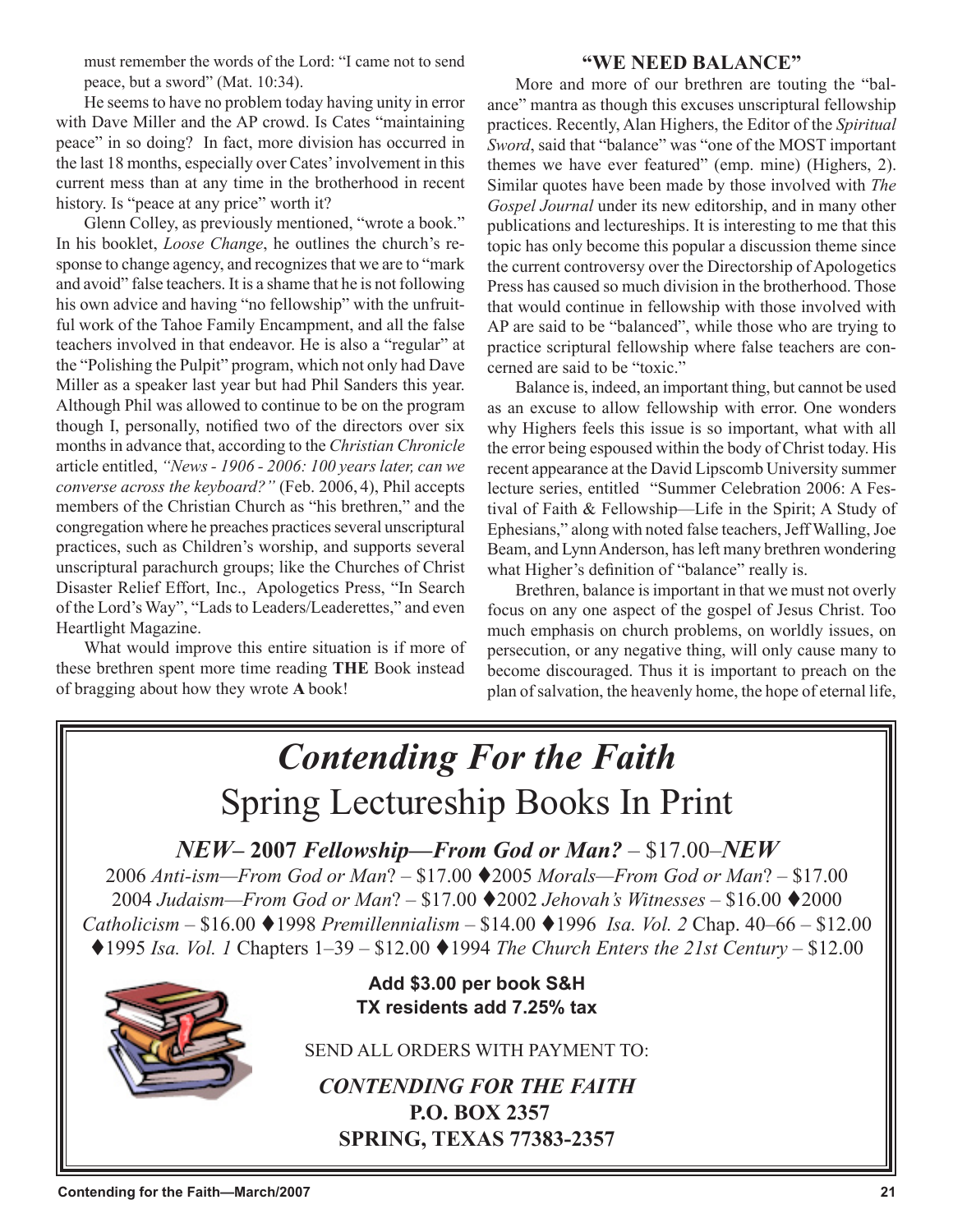the love of the brethren, and other similar uplifting topics. That said, we simply cannot ignore the importance of the scriptures on Biblical fellowship in favor of only that which is spiritually or emotionally palatable.

On the topic of "balance," my greater concern is with those 60 signers of the now infamous AP support document. So many of them have had such sound reputations in the past, I cannot help but wonder if some of them have become "un-balanced," at least spiritually so. It is my hope that many of them will wake up and tip the scales back to true Biblical "balance" before it is everlastingly too late.

**WORKS CITED**

David Dunn, "Thoughts on Divorce and Remarriage", Sarnia, Ontario, 23 May 2003.

Various Members of the Sarnia Ontario church of Christ, Proposal on Church Resolution for Those Divorced and Remarried, Sarnia Ontario, 9 June 2003.

Curtis A. Cates, *A Comprehensive Study of Unity*, Cates Publications, 1998. p. 17.

*Christian Chronicle*, Erik Tryggestad and Bobby Ross Jr., February 1, 2006.

Alan E. Highers, *The Spiritual Sword*, Vol. 37, No. 2., p. 2.

**—105 Robin Lane Suffolk, VA 23434**



5775 RAGER ROAD, CANAL WINCHESTER, OH 43110 ALL LECTURES TO BE AUDIO TAPED FOR HOUSING INFORMATION CALL: (614) 837–5075 OR (614) 409–0941 • Lectureship Director, **Robin W. Haley** (614) 751-1082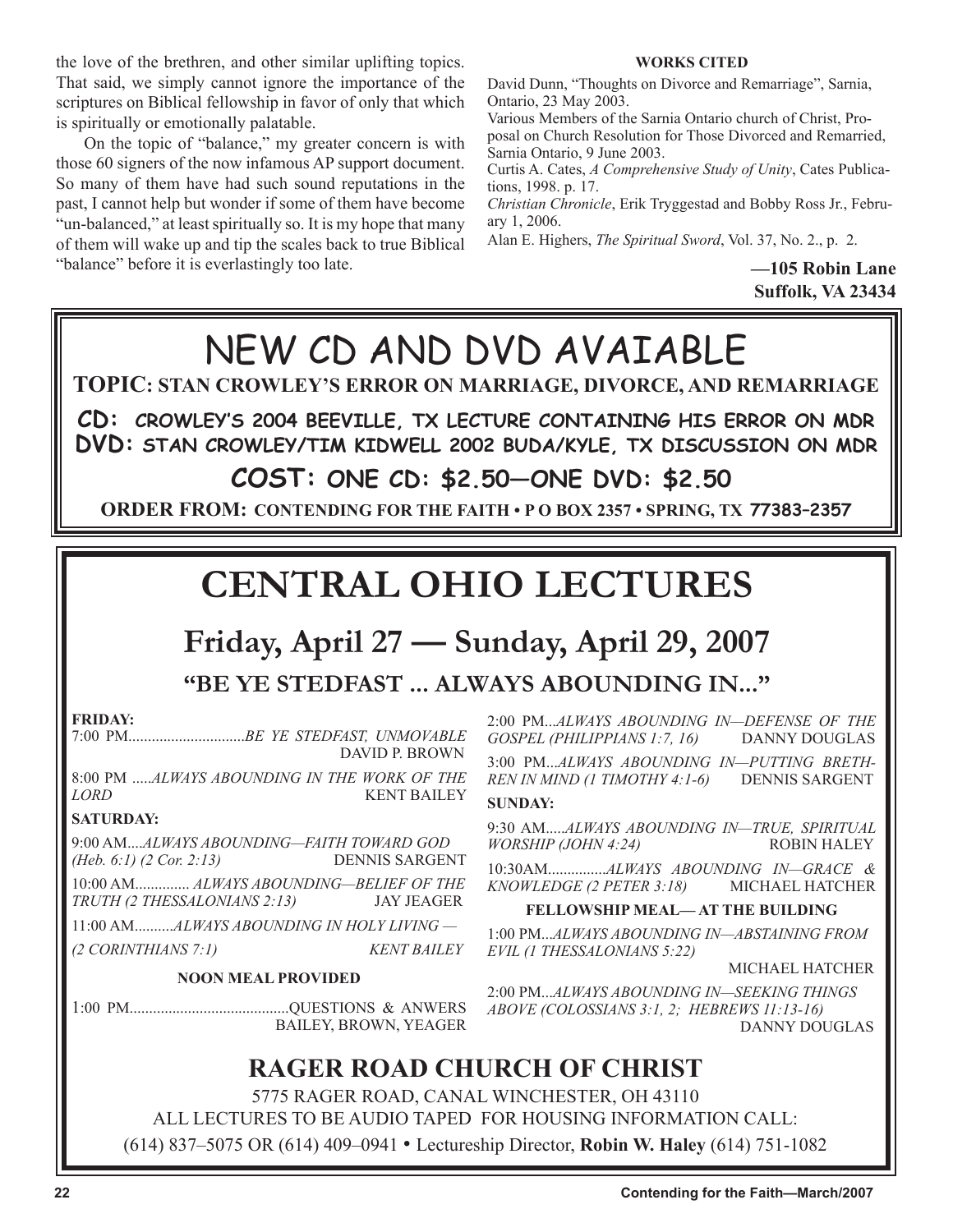# **I Want To Be Member of the Church That Jesus Built**

### **Roelf L. Ruffner**

I consider myself an observer of religion in America. Its endless myriad of churches and religious ferment is fascinating to me. But I am not impartial in that regard. I love my country but I love the Truth of God's word more. I cherish America's freedom of religion yet I see Satan's hand at work in the wholesale departure from the Bible by most of American religious life. Sin is like that. It can corrupt and transform the purest of humanity's impulses – the pursuit of God and His Truth. **"And they said, Go to, let us build us a city and a tower, whose top may reach unto heaven; and let us make us a name, lest we be scattered abroad upon the face of the whole earth"** (Babel – Gen. 11:4).

I saw that demonstrated the other day when I received, unsolicited, a magazine put out by the Crossroads Church of Corona, California. This church is part of the "mega-church" movement with over six thousand in attendance each Sunday. What they were promoting was not the church of the New Testament but a church/shopping mall complete with a Food Court and Multi-media presentations. It was obvious that their goal was to give people what they want and "pack-um-in." Their "pastor" (they also have elders) and center of attention wants the worship experience to be "fun" and "non-judgmental." I found one of his observations most revealing: "I try to find the secret of what makes a thing a success. I had a business background. A successful business does not have to be corrupt. It is the same as a church. A successful business means a person has understood the market, and that is a big part in ministry: understanding where people are. So, I look a lot to the secular world." Did you catch that? It is all about marketing and promotion. It is all about "success". He does not look to the New Testament as his pattern but the world. He feeds at the trough of religious liberalism and worships at the altar of worldly success.

On one page of the magazine in small print were these Quick Facts concerning Crossroads Church: "Founded: 1892 by a small group who wanted a non-denominational church. Original Name: Church of Christ." It struck me that this church was probably a child of apostasy. Long ago they had left the spiritual safety of New Testament authority (Col. 3:17) for the unknown waters of rebellion and whim. I do not care how much fancy technology they have or how "caring" their staff is or how lofty their goals are. They are in a tragic spiritual state. **"I know thy works, that thou hast a name that thou livest, and art dead"** (Jesus Christ to the angel of the church at Sardis – Rev. 3:1).

The church that Jesus built does not reside in starched white clergy collars, theatrics, multi-media presentations and entertainment but in the submissive hearts of those who have been bought by the blood of the Lamb (Acts 20:28). She does not proclaim a watered-down gospel woven from a community poll. Rather her gospel is acknowledgment of the bloody cross and submission to the watery grave of baptism. She does not flinch at warning of the eternal horrors of Hell, **"where the worm dieth not, and the fire is not quenched"** (Mark 9:48). She gladly preaches of the wonders of Heaven, **"an house not made with hands, eternal in the heavens"** (II Cor. 5:1) and the **"difficult"** way to it (NKJV – Matt. 7:14).

The church that Jesus built strives to "go back to the Bible" for its authority (Col. 3:17), not their religious neighbors across town or the latest fad. Using the two thousand year old pattern of the New Testament the church of Christ worships God **"in spirit and in truth"** (John 4:24). By the world's standards the lights are not dim enough, musical accompaniment is only by the human voice and Sunday worship centers around two simple emblems – an unleavened loaf and fruit of the vine. This is because the church of the New Testament does not worship to please a human audience but an august presence of one – Jehovah.

The church that Jesus built does not appeal to everyone. It is rare to find attendance over a few hundred in any one of her scattered congregations. But her aim is to draw men to Christ with the Truth that can make them free (John 8:31-32). When Jesus was on this earth, He ended his ministry with only a handful of followers huddled around His pierced, beaten body. By the world's estimation, He was an utter failure and a crackpot. But the Father was well pleased with the Son and raised Him up to sit on David's throne (Acts 2:32-36). He rules over a kingdom of priests **"which shall never be destroyed**" (Dan. 2:44). All that I want to be is a member of the church that Jesus built not a man made organization lifted up to the heavens with pride and rebellion. Her Quick Facts are simple: "Founded – A.D. 30 in Jerusalem by Jesus Christ".

> **—1520 East 52nd Odessa, TX. 79762**

### **DISCUSSION GROUP**

*ContendingFTF, hosted at Yahoo.com. is a discussion group for members of the church of Christ only. Biblical doctrine, & church issues are discussed; truth is defended & error refuted.*

> *To Subscribe to ContendingFTF send email to:*

**ContendingFTF-subscribe@yahoogroups.com**

*"FOR THOSE WHO LOVE THE TRUTH AND HATE ERROR."*